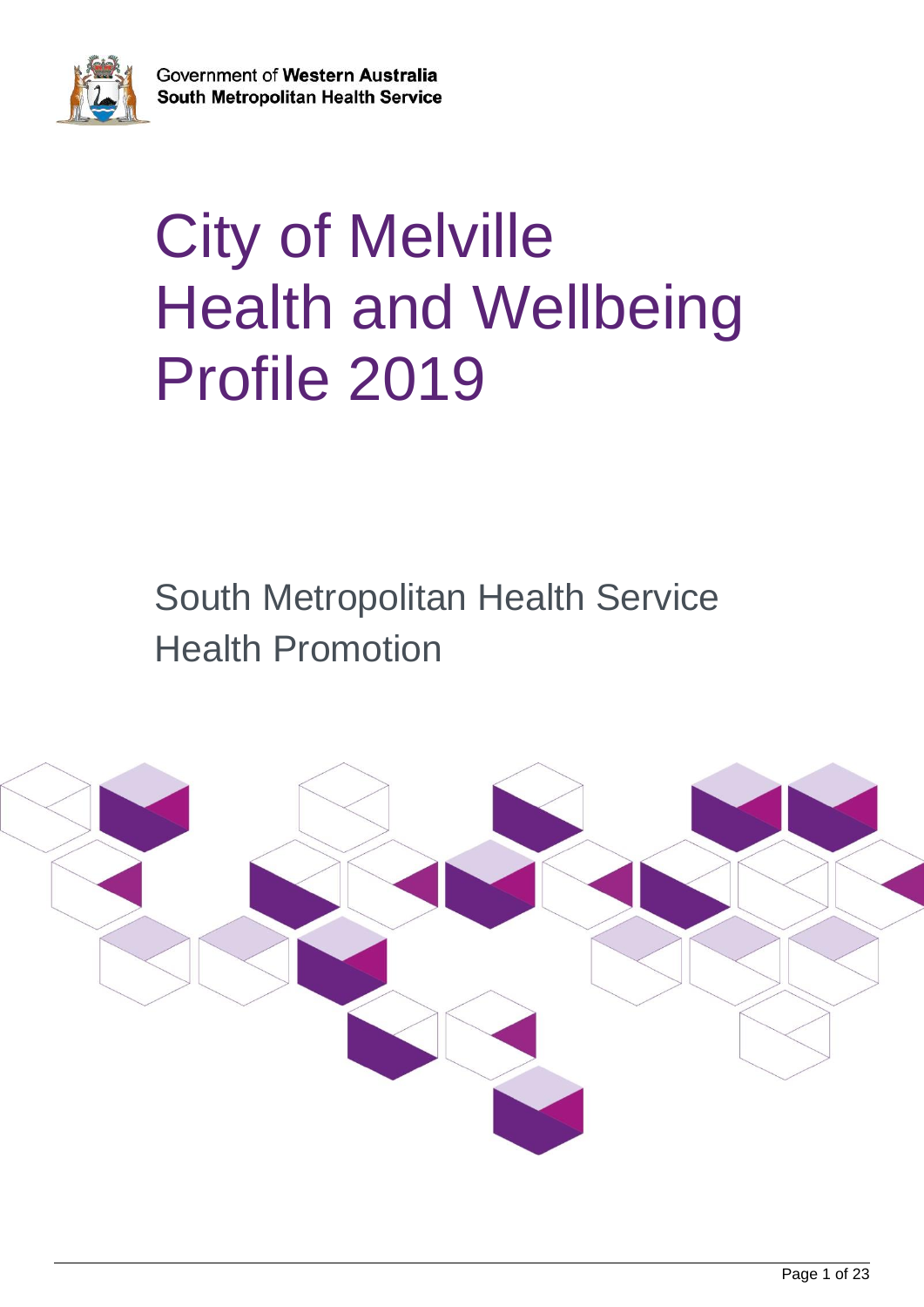# <span id="page-1-0"></span>Acknowledgment

The South Metropolitan Health Service (SMHS) respectfully acknowledges the Aboriginal Noongar people both past and present, the traditional owners of the land on which we work.

# **Notes**

### **In this report:**

The terms 'City of Melville' and 'Melville LGA' are used interchangeably. The use of the term 'Aboriginal' within this document refers to Australians of both Aboriginal and Torres Strait Islander people.

# Important disclaimer

All information and content in this material is provided in good faith by the WA Department of Health, and is based on sources believed to be reliable and accurate at the time of development. The State of Western Australia, the WA Department of Health and their respective officers, employees and agents, do not accept legal liability or responsibility for the material, or any consequences arising from its use.

# <span id="page-1-1"></span>Abbreviations

| <b>ABS</b>  | <b>Australian Bureau of Statistics</b>               |
|-------------|------------------------------------------------------|
| <b>AIHW</b> | Australian Institute of Health and Welfare           |
| BMI         | Body mass index                                      |
| CI          | Confidence interval                                  |
| DoH         | Department of Health, Western Australia              |
| ERP         | Estimated resident population                        |
| <b>HWSS</b> | Health and Wellbeing Surveillance System             |
| LGA         | Local government area                                |
| <b>NHPA</b> | <b>National Health Priority Areas</b>                |
| <b>RSE</b>  | Relative standard error                              |
| <b>SMHS</b> | South Metropolitan Health Service                    |
| SMHS-HP     | South Metropolitan Health Service - Health Promotion |
| <b>WA</b>   | <b>Western Australia</b>                             |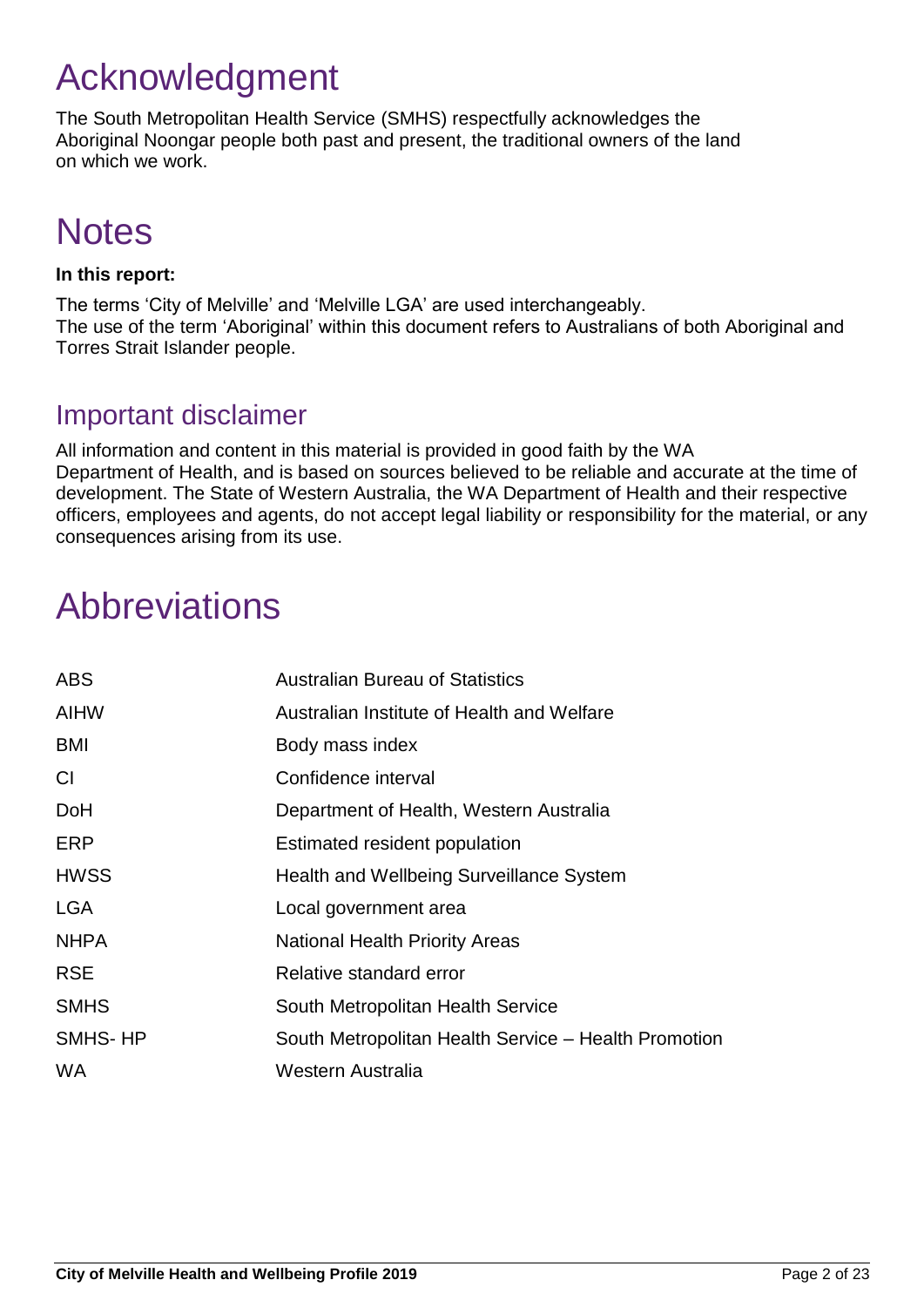# **Contents**

| <b>Acknowledgment</b>                                            | $\boldsymbol{2}$ |
|------------------------------------------------------------------|------------------|
| <b>Abbreviations</b>                                             | $\mathbf 2$      |
| <b>About this profile</b>                                        | 4                |
| WA Public Health Act 2016                                        | 4                |
| <b>Health datasets</b>                                           | 5                |
| WA Health and Wellbeing Surveillance System                      | 5                |
| Limitation of the data                                           | 5                |
| <b>Population overview</b>                                       | $\overline{7}$   |
| Socio-economic disadvantage                                      | 8                |
| Life expectancy                                                  | 9                |
| <b>Health and wellbeing data</b>                                 | 9                |
| Lifestyle risk factors                                           | 9                |
| Curbing the rise in overweight and obesity                       | 9                |
| Healthy eating                                                   | 9                |
| A more active SMHS                                               | 10               |
| Making smoking history<br>Reducing harmful levels of alcohol use | 10<br>10         |
| Preventing injury and promoting safer communities                | 10               |
| Physiological risk factors                                       | 11               |
| <b>Blood pressure</b>                                            | 11               |
| <b>Cholesterol level</b>                                         | 11               |
| Body weight                                                      | 12<br>12         |
| <b>Obesity</b><br><b>Health conditions</b>                       | 13               |
|                                                                  |                  |
| Diabetes mellitus<br>Cardiovascular disease                      | 13<br>13         |
| Cancer (excluding skin cancer)                                   | 13               |
| Asthma                                                           | 13               |
| Arthritis and musculoskeletal conditions                         | 13               |
| <b>Injury</b><br>Mental health                                   | 14<br>15         |
| <b>Psychological distress</b>                                    | 15               |
| Feelings of lack of control                                      | 16               |
| <b>Communicable diseases</b>                                     | 16               |
| Notifiable diseases                                              | 16               |
| <b>Hospitalisations</b>                                          | 17               |
| Potentially preventable hospitalisations                         | 17               |
| Alcohol and other drug related deaths and hospitalisations       | 18               |
| <b>Deaths</b>                                                    | 19               |
| <b>Conclusion</b>                                                | 20               |
| <b>References</b>                                                | 21               |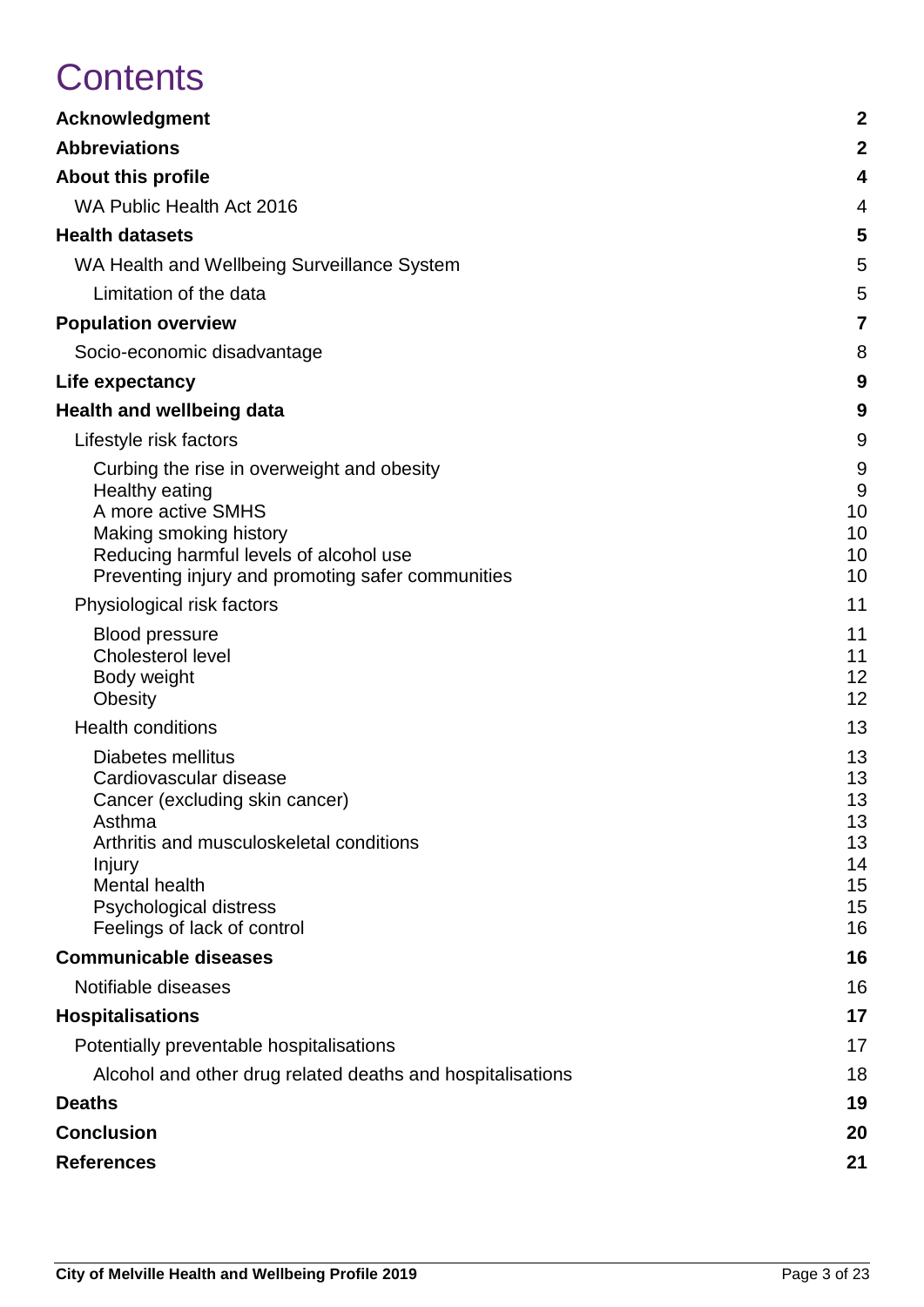# <span id="page-3-0"></span>About this profile

The purpose of this profile is to provide the City of Melville with demographic and health-specific data to support the development of a local public health plan.

The information collected provides each local government with evidence to inform council, staff, the public, partners and other stakeholders on a range of public health indicators. This profile is a useful tool for local government to:

- plan effectively to improve the health and wellbeing of the community
- identify specific health concerns, high-risk groups and unmet needs
- clarify built, social, economic and natural barriers to health and wellbeing
- focus attention on health priorities
- establish the resources available to the community to respond to priority health needs
- stimulate the 'buy-in' of the community and other stakeholders.

The data presented in this profile is divided into the following sections:

- lifestyle risk factors
- physiological risk factors
- health conditions
- hospitalisations
- deaths.

# <span id="page-3-1"></span>WA Public Health Act 2016

Each local government is to prepare a local public health plan that applies to its local government district. Local public health plans must be consistent with the State public health plan and must address a range of specified matters. Local public health plans may be prepared in conjunction with plans for the future of the local government district prepared under section 5.56 of the Local Government Act 1995.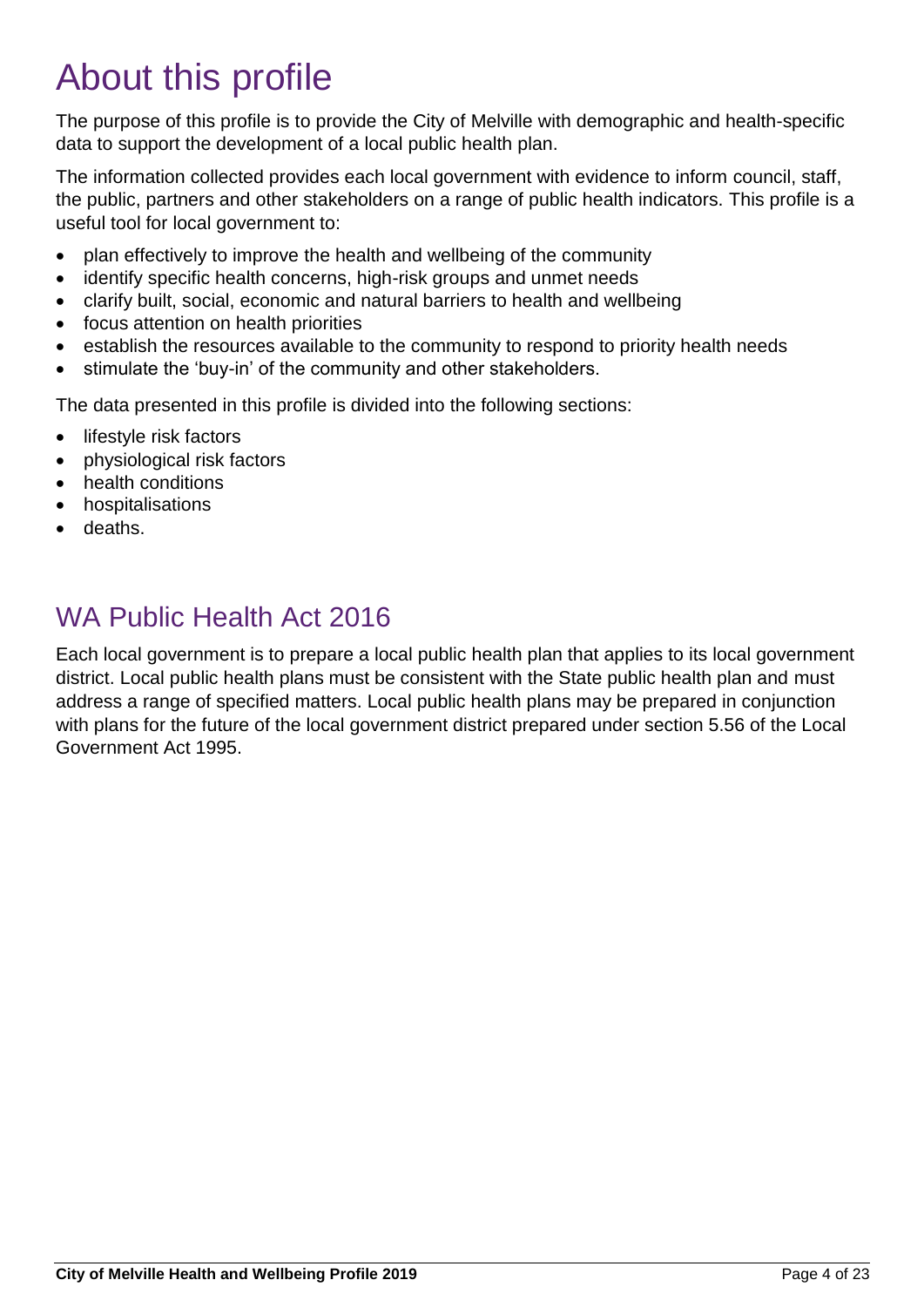# <span id="page-4-0"></span>Health datasets

Population and census data are accessed from the Australian Bureau of Statistics (ABS) and the Australian Early Development Census (AEDC). Data was also supplied by the Commonwealth Department of Education, Employment and Workforce Relations. All other data provided are sourced from within the Epidemiology Branch, Public Health Division, Department of Health, Western Australia.

# <span id="page-4-1"></span>WA Health and Wellbeing Surveillance System

The WA Health and Wellbeing Surveillance System (HWSS) is managed by the Health Survey Unit in the Epidemiology Branch at the Department of Health, Western Australia (Department of Health). Householders are selected at random to participate in a computer-assisted telephone interview. Questions are asked on a range of indicators related to health and wellbeing. Topics include chronic health conditions, lifestyle, physiological and psychosocial risk factors.

### <span id="page-4-2"></span>**Limitation of the data**

It is important to be cautious when comparing the HWSS data in this profile to that in the previous profile because:

- Changes could be due to a change in the demographic mix of the population, particularly as there have been some minor revisions to LGA boundaries over time.
- As small numbers of people were surveyed in each LGA, the 95 per cent confidence intervals around the results are wide meaning that it is difficult to show any statistically significant changes from the last results.
- There are only two time points to compare so it is difficult to determine whether any increase or decrease is due to a trend or to random variability.

For these reasons, it is important not to overstate any perceived differences between the results in the last profile compared to this one.

Results are also not comparable between LGAs because, for each LGA, the minimum number of years necessary to make up a sufficient sample has been used.

This means that the time period for other LGAs may differ.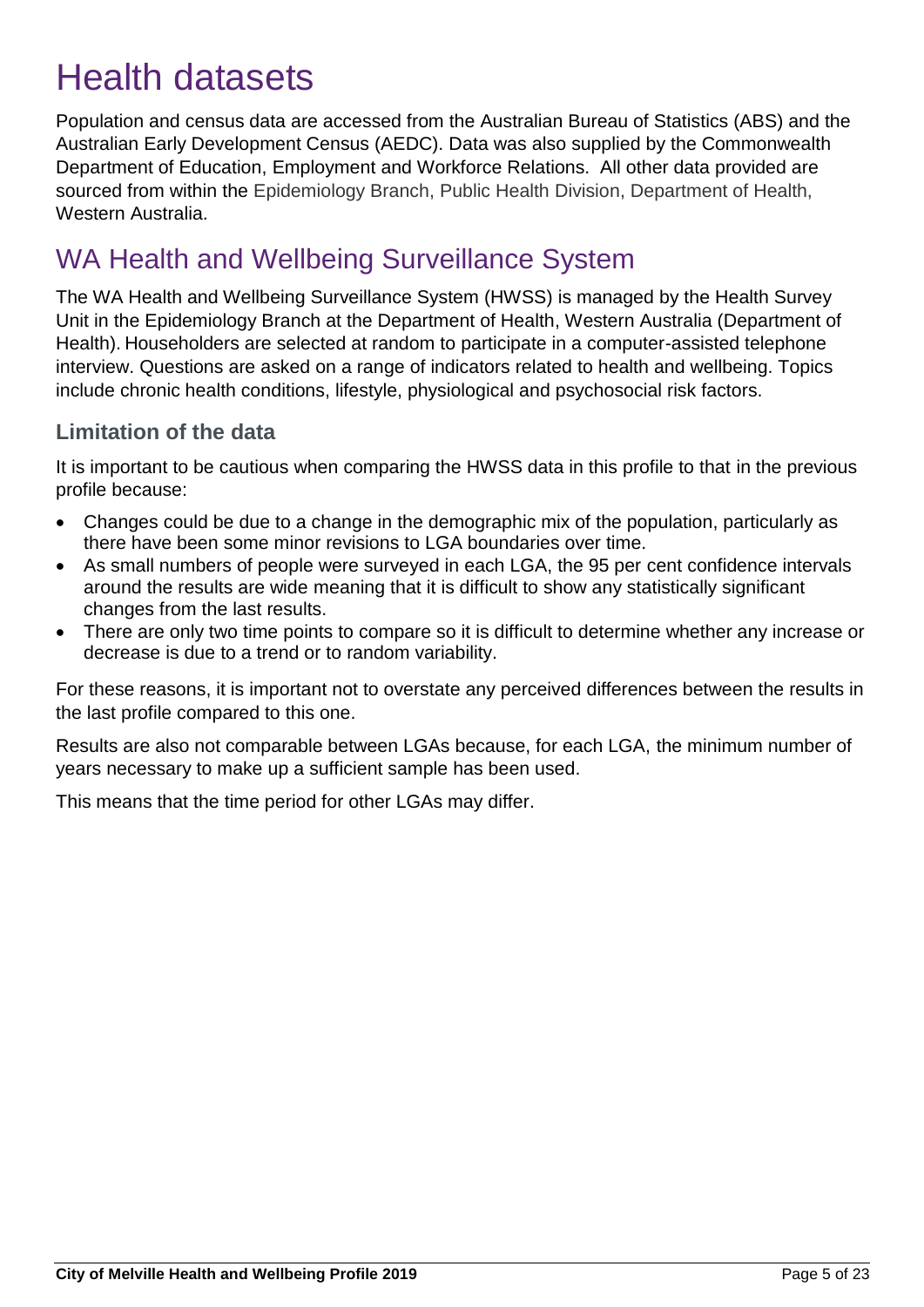# **Health and wellbeing snapshot City of Melville profile**



**87 years** Life expectancy at birth 2013-2015<sup>2</sup>



15% adults had current high blood pressure<sup>2</sup>



 $7%$ adults had current high  $cholesterol<sup>2</sup>$ 

4,783 adults were hospitalised due to injuries from accidental falls between 2012-2016<sup>1</sup>



 $24%$ adults drank alcohol at risky or high risk levels for long term harm<sup>2</sup>

 $5%$ adults  $smoked<sup>2</sup>$ 



45% adults ate less than two serves of fruit daily<sup>2</sup>

 $93\%$  adults ate less than five serves of vegetables daily<sup>2</sup>



26.5% adults ate meals from fast food outlets at least weekly<sup>2</sup>

**34%** adults were not active enough<sup>2</sup>





Source

- $\mathbf{1}$ Data generated using Health Tracks Reporting, by the Epidemiology Branch, WA Department of Health in collaboration with the Corporate Research Centre for Spacial Information (CRC-SI). Injury by external cause. 2018
- Western Australian Health and Wellbeing Surveillance System, WA Department of Health: City of Melville self-reported measures of health and wellbeing for adults 2015-16 Epidemiology Branch, Public and Aboriginal Health Division. Life expectancy of selected Local Government Authorities in South Metropolitan areas of Western Australia, 2013-2015. Department of Health, Western Australia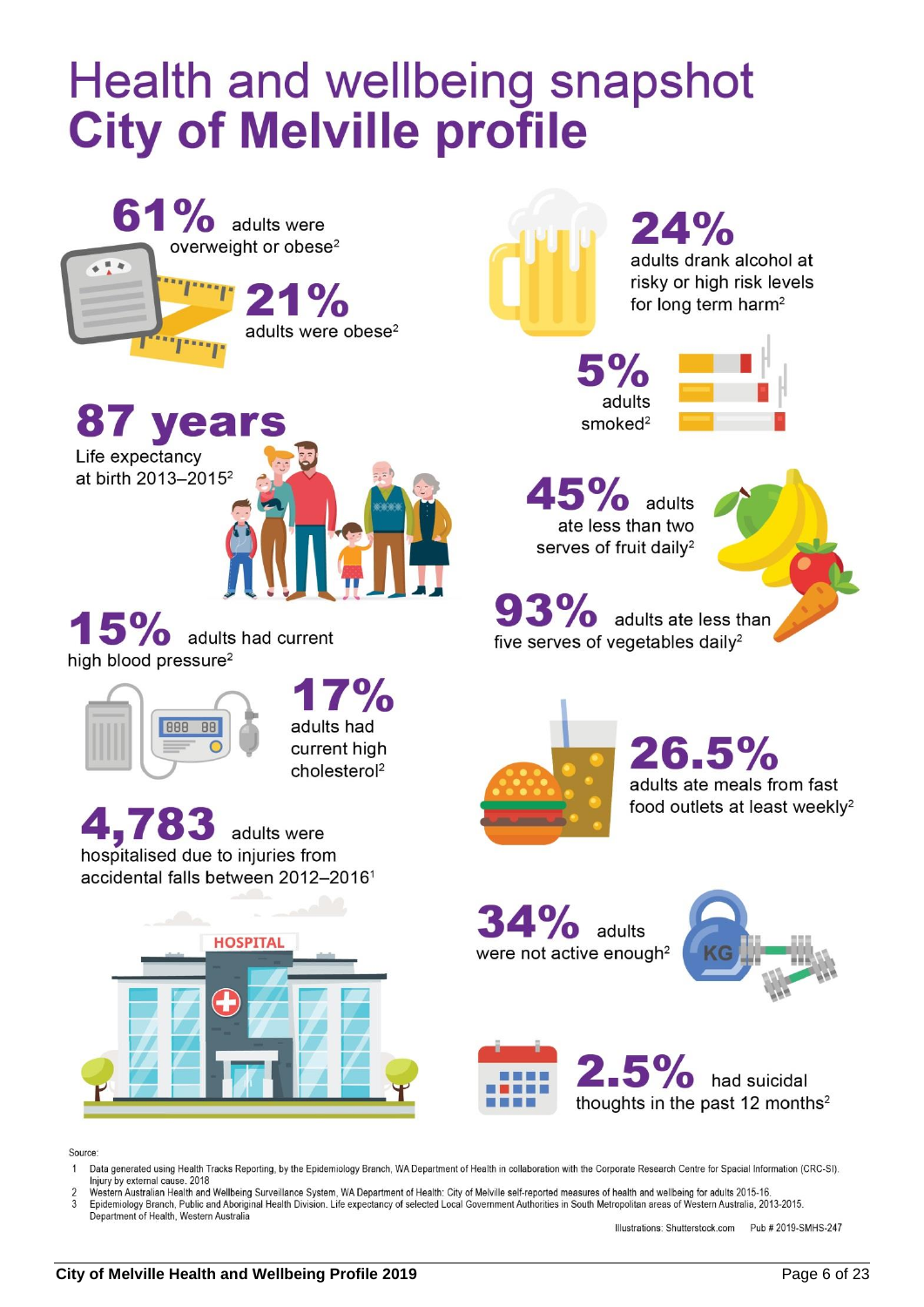# <span id="page-6-0"></span>Population overview

The City of Melville is located south of Perth, about 8 kilometers from the Perth GPO. It is comprised of the suburbs of Alfred Cove, Applecross, Ardross, Attadale, Bateman, Bicton, Booragoon, Brentwood, Bull Creek, Kardinya, Melville, Mount Pleasant, Murdoch, Myaree, Palmyra, Willagee, Winthrop and part of Willetton and Leeming and is bounded in the north by the Swan River, in the east by the Canning River and the City of Canning, in the south by the City of Cockburn, and in the west by the City of Fremantle and the Town of East Fremantle.

The City, covering a total land area of about 52 square kilometres, is primarily residential, but does include some industrial and commercial land use areas and includes around 18 kilometres of river foreshore.

In 2017 the City of Melville had an estimated residential population of 102,131 people representing 4.12 per cent of the State's population. In 2016, 48.2 per cent of the residents were male and 51.8 per cent were female. The median age was 41 years (ABS, 2016). Children aged 0–14 years made up 16.9 per cent of the population and people aged 70 years and over made up 11.7 per cent of the population (ABS, 2016).

There were 691 Aboriginal and/or Torres Strait Islander people residing in the City of Melville in 2016 making up 0.6 per cent of the population. Of these 50.9 per cent were male and 49.1 per cent were female, with a median age of 22 years (ABS, 2017).

| <b>Total Population</b> | 98,081 | 100% |
|-------------------------|--------|------|
| <b>Male</b>             | 47,299 | 48.2 |
| Female                  | 50,782 | 51.8 |

#### **Table 1: 2016 Census population estimates for the Melville (C) LGA**

**Source**: ABS (2016). Socio-economic Indexes for Areas (SEIFA).

#### **Table 2: 2016 Population for the Melville (C) LGA by age group and sex**

| <b>Age Group</b> | <b>Number</b> | Percentage (%) |
|------------------|---------------|----------------|
| $0 - 4$          | 4,915         | 5              |
| $5 - 14$         | 11,882        | 12             |
| $15 - 24$        | 13,162        | 13             |
| $25 - 44$        | 23,650        | 24             |
| $45 - 64$        | 26,222        | 27             |
| $65+$            | 18,255        | 19             |

**Source**: ABS (2016). Socio-economic Indexes for Areas (SEIFA).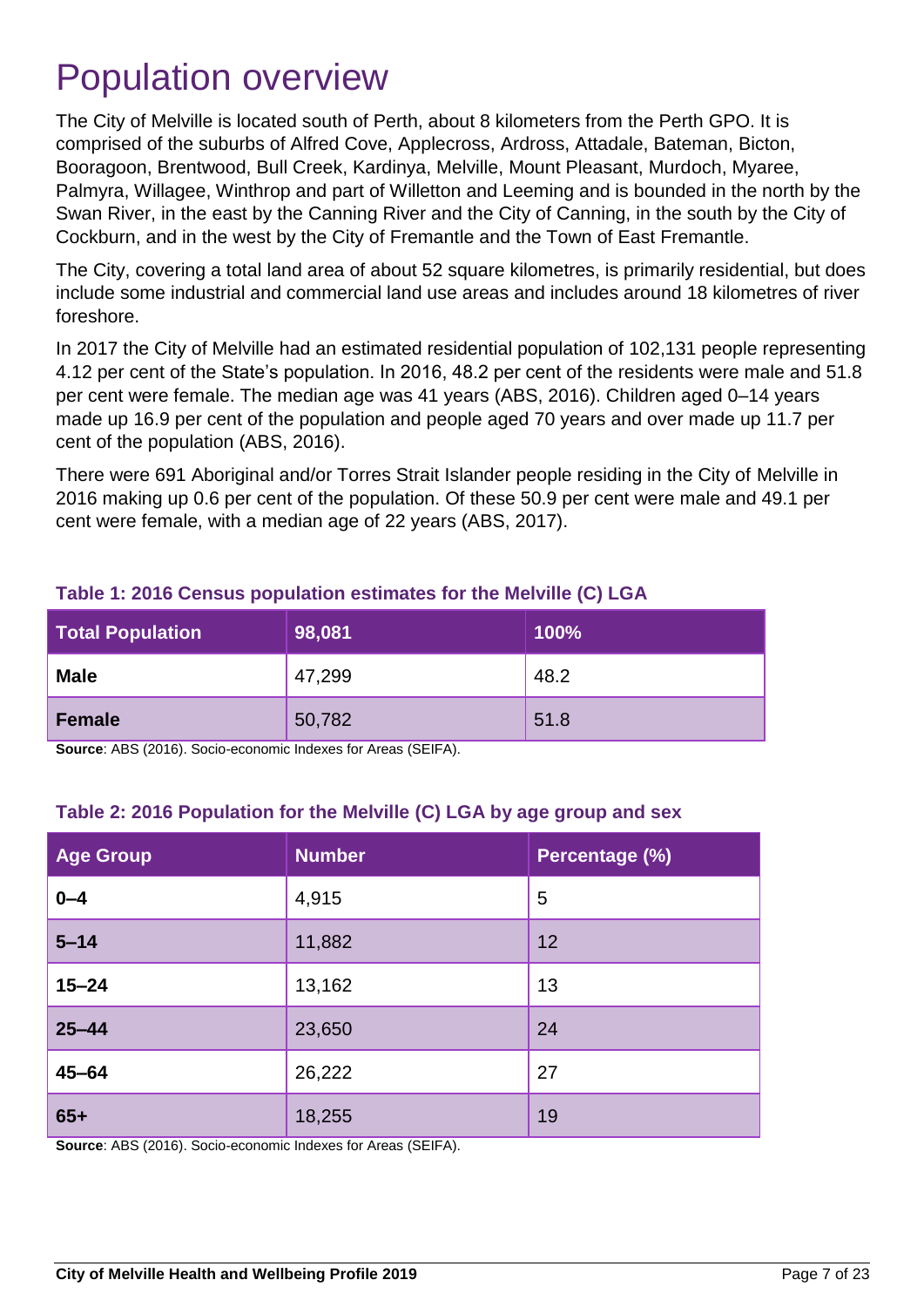# <span id="page-7-0"></span>Socio-economic disadvantage

Although the overall level of health and wellbeing of Australians is relatively high compared with other countries, there are significant disparities in the health outcomes of different populations within Australia. In particular, people who live in areas with lower socio-economic conditions tend to have worse health than people from other areas. Previous analysis has shown that disadvantaged Australians have higher levels of disease risk factors and lower use of preventative health services than those who experience socio-economic advantage (ABS, 2016).

The socio-economic indexes for areas (SEIFA) scores are made up of four indices which summarise a variety of social and economic variables such as income, educational attainment, employment and number of unskilled workers. SEIFA scores are based on a national average of 1000 and areas with the lowest scores are the most disadvantaged.

Based on the 2016 ABS census data, the City of Melville had a SEIFA Index of relative socioeconomic disadvantage score of 1073. The SEIFA index scores for LGAs within the South Metropolitan Health Service (SMHS) ranged of scores from 945 to 1088. Table 3 shows the SEIFA scores for each suburb within the City of Melville.

| <b>Suburb</b>         | <b>SEIFA score</b> | <b>Usual resident population</b> |
|-----------------------|--------------------|----------------------------------|
| <b>Alfred Cove</b>    | 1,093              | 2,550                            |
| <b>Applecross</b>     | 1,106              | 6,887                            |
| <b>Ardross</b>        | 1,095              | 4,232                            |
| <b>Attadale</b>       | 1,104              | 6,335                            |
| <b>Bateman</b>        | 1,089              | 3,717                            |
| <b>Bicton</b>         | 1,068              | 6,573                            |
| <b>Booragoon</b>      | 1,079              | 5,532                            |
| <b>Brentwood</b>      | 1,001              | 2,064                            |
| <b>Bull Creek</b>     | 1,071              | 7,746                            |
| Kardinya              | 1,060              | 8,730                            |
| Leeming*              | 1,096              | 10,730                           |
| <b>Melville</b>       | 1,083              | 5,695                            |
| <b>Mount Pleasant</b> | 1,108              | 6,684                            |
| <b>Murdoch</b>        | 1,025              | 3,524                            |
| <b>Myaree</b>         | 1,041              | 1,945                            |
| Palmyra               | 1,037              | 6,950                            |
| Willagee              | 961                | 4,872                            |
| Winthrop              | 1,104              | 5,907                            |

### **Table 3: SEIFA Index of Relative Socio-Economic Disadvantage scores by suburb, Melville (C) LGA, 2016**

**Source**: SEIFA scores for each census collection (CD) district in the City of Melville is available from: Australian Bureau of Statistics (2046). Census of Population and Housing: Socio-Economic Indexes for Areas (SEIFA), Australia. Cat No.2033.0.55.001. Canberra: ABS.

**Notes**: \* The suburb of Leeming is split between Cockburn, Canning and Melville LGAs.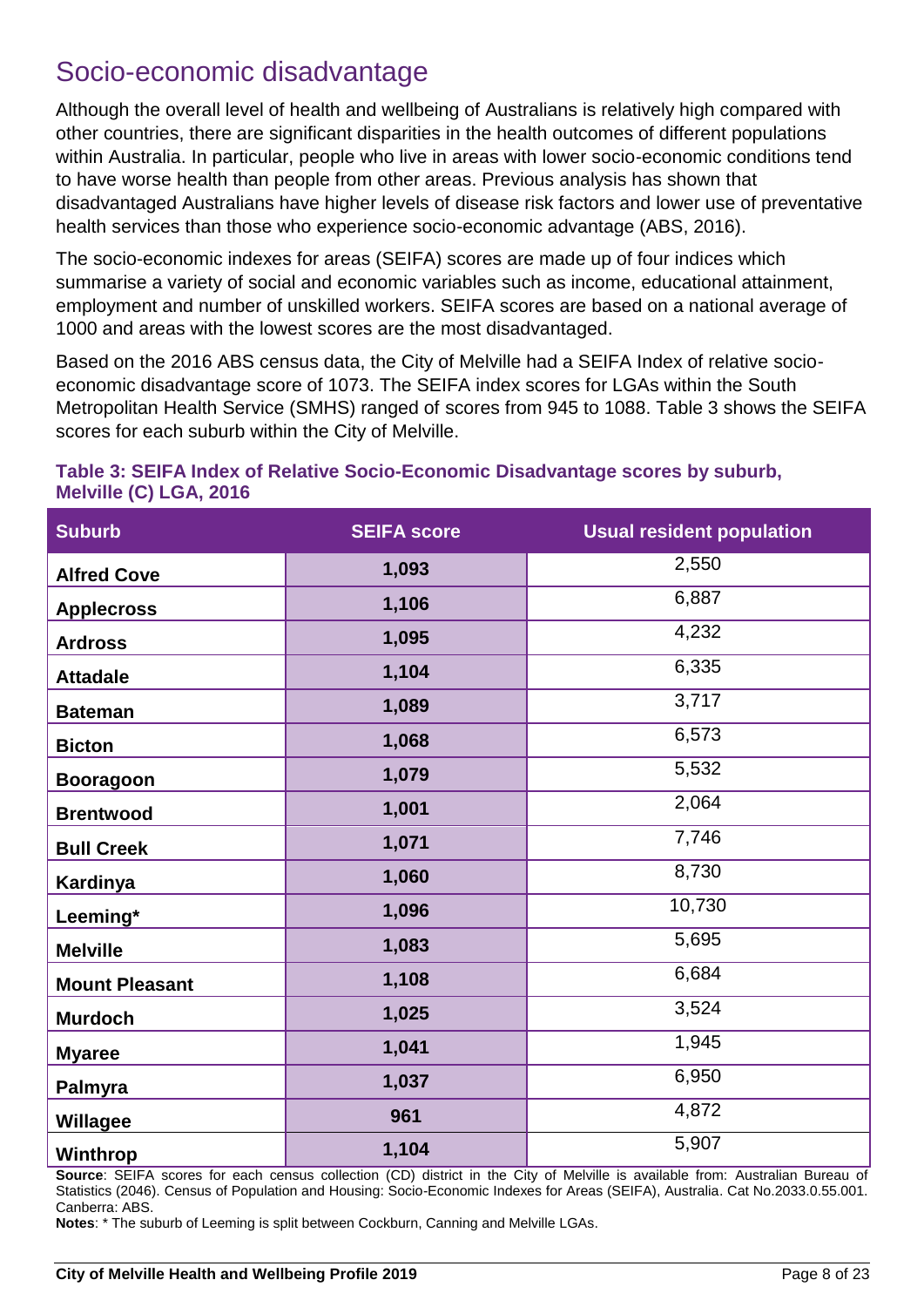# <span id="page-8-0"></span>Life expectancy

Life expectancy at birth, 2013 – 2015 (Table 4), for residents in the Melville LGA is higher than WA State for both males and females, 84.2 years and 89.4 years respectively.

| <b>Population</b>           | <b>Male</b> | <b>Female</b> | Total |
|-----------------------------|-------------|---------------|-------|
| <b>City of Melville LGA</b> | 84.2        | 89.4          | 87.0  |
| <b>WA State</b>             | 81.3        | 85.8          | 83.6  |

### **Table 4: Life expectancy at birth for the Melville (C) LGA, 2013 – 2015**

**Source**: Epidemiology Branch, Public and Aboriginal Health Division. Life expectancy of selected Local Government Authorities in South Metropolitan areas of Western Australia, 2013-2015. Department of Health, Western Australia

# <span id="page-8-1"></span>Health and wellbeing data

Data from the WA HWSS, ABS Census and AEDC are presented as the proportion of the population (or prevalence) reporting a particular attribute. While data from Census (ABS and AEDC) reports point prevalence, representing the proportion of the population who have a condition at the time of the survey, data from the HWSS reports period prevalence, measuring the proportion of the population who have a condition within a specified period of time.

# <span id="page-8-2"></span>Lifestyle risk factors

The data for lifestyle risk factors shown in Tables 5 to 7 is based on responses to HWSS from 421 adults (aged 16 years and older) in the Melville LGA, and 12,845 adults within the state, who were surveyed over the period of January 2015 to December 2016. This data was weighted to compensate for oversampling in the rural and remote areas of WA and then adjusted to the age and sex distribution of the WA population using the 2015 Estimated Resident Population.

# <span id="page-8-3"></span>**Curbing the rise in overweight and obesity**

Being overweight or obese can contribute to the development of chronic conditions, such as cardiovascular disease, type 2 diabetes, osteoarthritis, some cancers and sleep apnoea. As excess body weight increases, so does the risk of chronic disease and mortality. Respondents were asked about their height and weight. Body mass index (BMI) was derived from these figures by dividing weight in kilograms by height in metres squared, after adjustment for errors.

# <span id="page-8-4"></span>**Healthy eating**

Eating fruit and vegetables is important for health and protects against the risk of various diseases, including coronary heart disease, type 2 diabetes, stroke and digestive system cancers. It is recommended that Australian adults aged 18 years and over eat two serves of fruit and five serves of vegetables, while three serves of fruit and four serves of vegetables are recommended for those aged 16 to 18 years.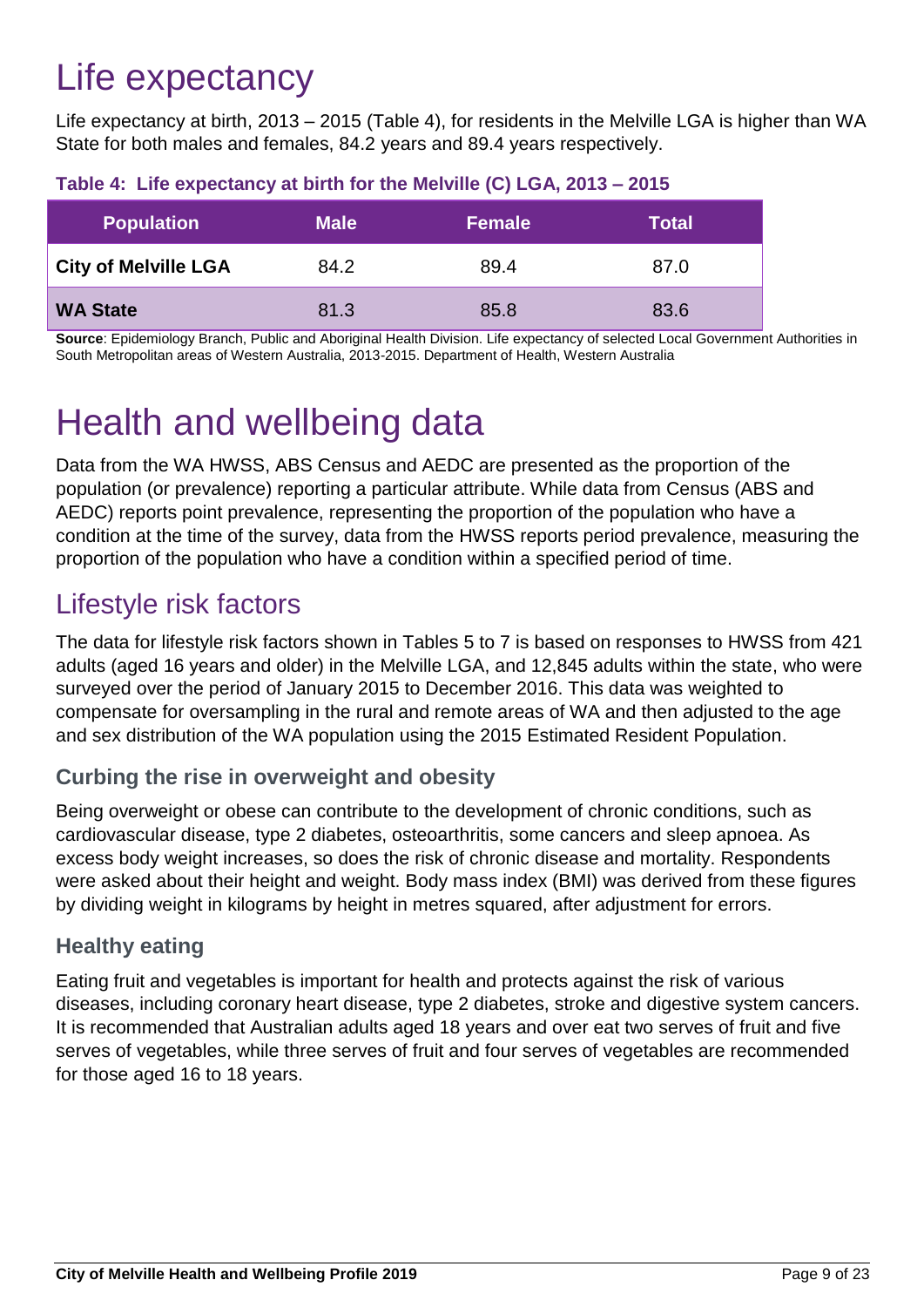# <span id="page-9-0"></span>**A more active SMHS**

Physical inactivity is associated with several chronic health conditions, including coronary heart disease, stroke and diabetes. Being physically active reduces the risk of developing such conditions and improves general physical and mental wellbeing. The Australian Physical Activity and Sedentary Guidelines for adults aged 18 to 64 years recommend accumulating 150 to 300 minutes of moderate intensity physical activity or 75 to 150 minutes of vigorous intensity physical activity, or an equivalent combination of both moderate and vigorous activities, each week.

## <span id="page-9-1"></span>**Making smoking history**

Smoking increases the risk of developing a number of health conditions, including respiratory disease, coronary heart disease, stroke and several cancers including lung and mouth cancers. Respondents were asked about their smoking status (including cigarettes, cigars and pipes). Current smoking status was re-categorised into those who smoke (daily or occasionally), exsmokers and those who have never smoked regularly. Respondents who had tried cigarettes and had smoked 100 or more cigarettes in their lifetime were classified as ex-smokers, while those who had smoked less than 100 cigarettes were classified as having never smoked.

## <span id="page-9-2"></span>**Reducing harmful levels of alcohol use**

Excessive alcohol consumption increases the risk of some health conditions, including coronary heart disease, some cancers, stroke, blood pressure, liver and pancreatic disease. It also increases the risk of accidents and mental illness.

Respondents were asked about their alcohol drinking habits, including how many days a week they usually drink and how many drinks they usually consume. The information was categorised into risk levels based on the 2009 National Health and Medical Research Council guidelines (which categorise any drinking by children and young people under 18 years of age as risky drinking).

Lifetime risky drinking has the potential for alcohol-related harm over a lifetime of drinking. For healthy men and women drinking no more than two standard drinks on any day reduces the lifetime risk of harm from alcohol related disease or injury.

Single-occasion risky drinking is the risk of harm due to a single occasion of drinking and for healthy men and women, drinking no more than four standard drinks on a single occasion reduces the risk of alcohol-related injury arising from that occasion.

For women who are pregnant, planning a pregnancy or breastfeeding not consuming alcohol is the safest option (National Health and Medical Research Council, 2009).

### <span id="page-9-3"></span>**Preventing injury and promoting safer communities**

Injuries are often described as unintentional and intentional. Unintentional injuries include most transport, poisoning, falls, drowning, and fire and burn injuries.

Intentional injuries include interpersonal violence, suicide and self-harm. In some cases it may not be possible to determine whether an injury has been intentional or unintentional.

Community injuries are those that are typically sustained in places such as the home, workplace or street. They do not include injuries due to complications of medical or surgical care, or other unclassified injuries.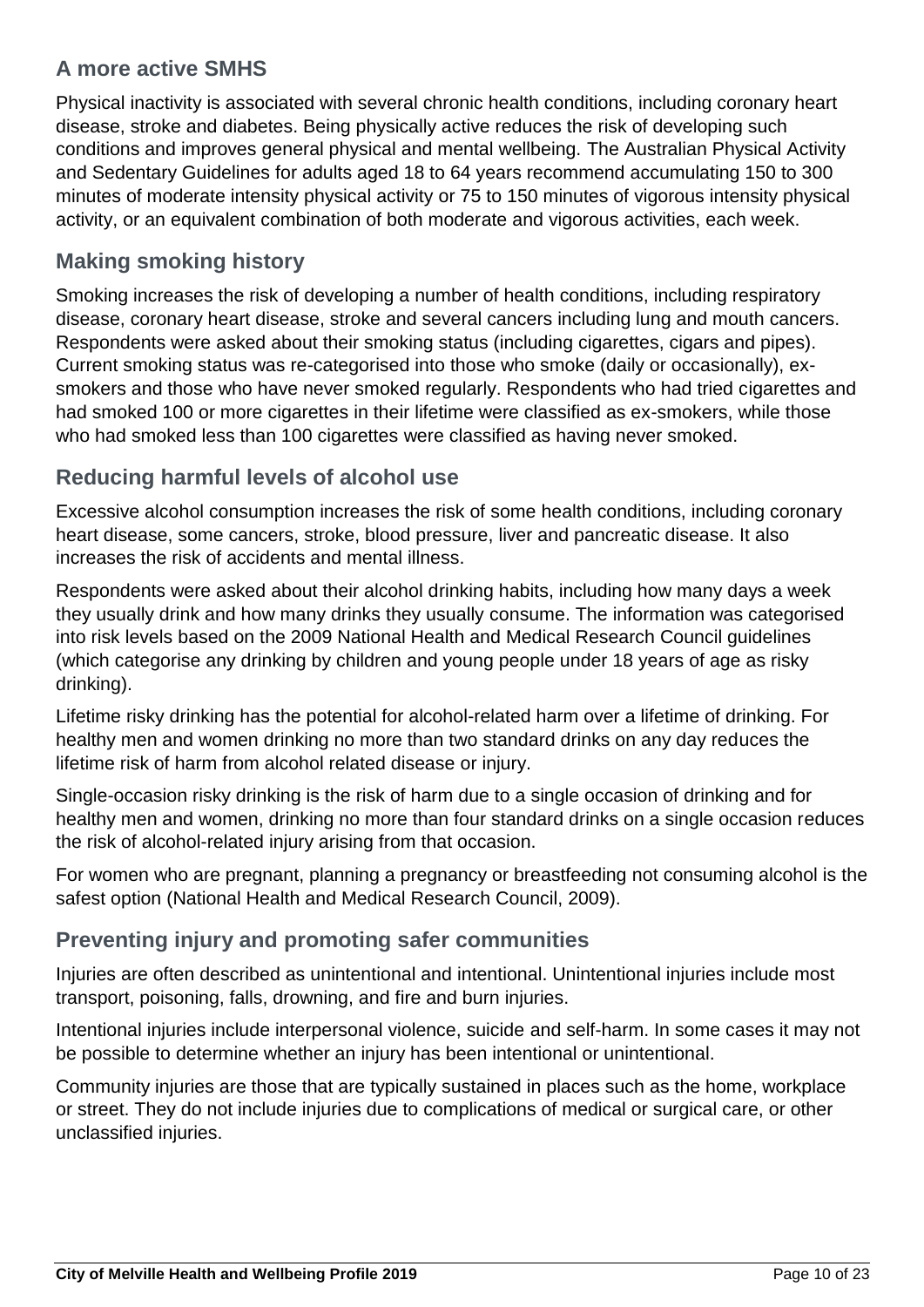#### **Table 5: Prevalence of lifestyle risk factors for adults (aged 16 years and over), Melville (C) LGA, SMHS and WA State, 2015**

|                                                       |                               | <b>Melville LGA</b>            | <b>WA</b>                     |  |
|-------------------------------------------------------|-------------------------------|--------------------------------|-------------------------------|--|
| <b>Risk factors</b>                                   | <b>Prevalence</b><br>estimate | <b>Estimated</b><br>population | <b>Prevalence</b><br>estimate |  |
| <b>Currently smokes</b>                               | 5.4                           | 4,754                          | 12.6                          |  |
| Eats less than 2 serves of fruit daily                | 45.4                          | 40,173                         | 50.7                          |  |
| Eats less than 5 serves of vegetables<br>daily        | 93.4                          | 82,612                         | 87.7                          |  |
| Risky/high risk drinking for long term<br>harm $(a)$  | 24.2                          | 21,357                         | 27.8                          |  |
| Risky/high risk drinking for short term<br>harm $(b)$ | $4.5*$                        | 4,010                          | 9.6                           |  |
| Insufficient physical activity (c)                    | 28.3                          | 24,176                         | 33.8                          |  |

**Source**: WA Health and Wellbeing Surveillance System, Epidemiology Branch, DoH WA. **Notes:**

\* Prevalence estimate has a relative standard error between 25 per cent and 50 per cent and should be used with caution. (a) As a proportion of all adult respondents 16 years and over. Drinks more than 2 standard drinks on any day. Any alcohol consumption by persons 16 or 17 years classified as high risk.

(b) As a proportion of all adult respondents 16 years and over. Drinks more than 4 standard drinks on any day. Any alcohol consumption by persons 16 or 17 years classified as high risk.

(c) Completes less than 150 minutes of physical activity per week (adults 18+ years)

# <span id="page-10-0"></span>Physiological risk factors

Physiological risk factors such as high cholesterol, high blood pressure, and overweight or obesity can be major contributors to ill health and chronic disease. These risk factors are expressed through physical changes in the body and are highly interrelated (AIHW, 2016). They can be managed through a combination of medications, population-based interventions and modification of lifestyle behaviours.

### <span id="page-10-1"></span>**Blood pressure**

High blood pressure is a major risk factor for the development of coronary artery disease, stroke and renal failure.

### <span id="page-10-2"></span>**Cholesterol level**

Cholesterol is a fatty substance produced by the liver and carried by the blood to the rest of the body. Its natural function is to supply material for cell walls and hormones, but high blood cholesterol can form plaque that clogs the blood vessels supplying blood to the heart and certain other parts of the body. High blood cholesterol can be a major risk factor for coronary heart disease, ischaemic stroke and peripheral vascular disease (AIHW, 2016).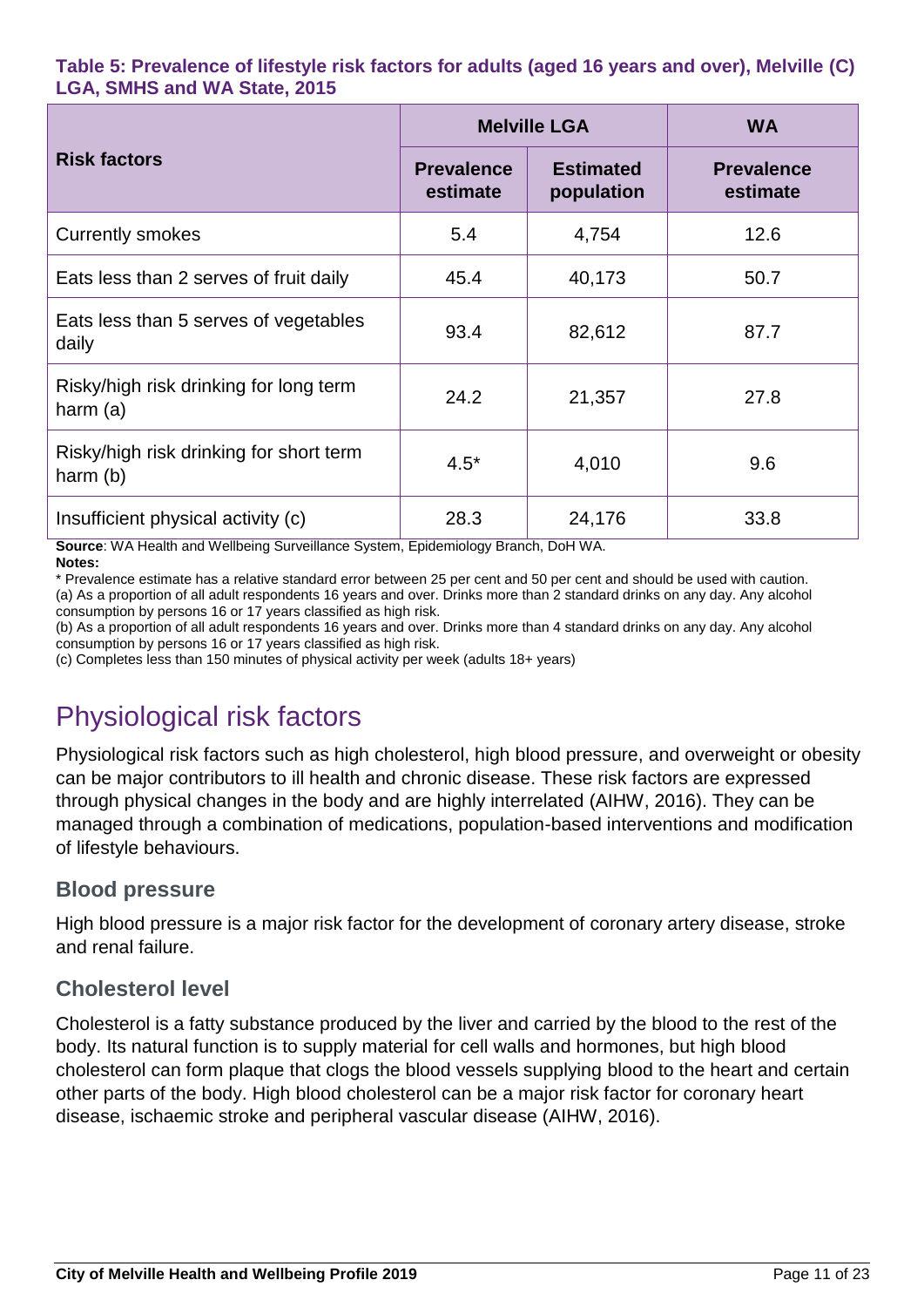# <span id="page-11-0"></span>**Body weight**

Being overweight or obese can contribute to the development of chronic conditions, such as cardiovascular disease, type 2 diabetes, osteoarthritis, some cancers and sleep apnoea. Excess body weight increases the risk of chronic disease and mortality exponentially (Hruby et al 2016). Respondents were asked how tall they are and how much they weigh. A BMI was derived from these figures by dividing weight in kilograms by height in metres squared, after adjustment for errors in the self-reported height and weight. The BMIs were then categorised. Adults with a BMI greater than 25kg/m<sup>2</sup> are considered to be overweight, and those with a BMI greater than 30kg/m<sup>2</sup> to be obese. BMI may not be a suitable measure for athletes who have a muscular build, older people and some ethnic groups.

## <span id="page-11-1"></span>**Obesity**

Obesity is the result of many complex systems including food supply, transport, urban design, business, socio-cultural, marketing, communications, education, health, trade, legal, economic, and governance systems (World Obesity Federation, 2015). Rates of overweight and obesity among adults have increased over time, driven by a general increase in body mass index (BMI). Since 2002, there has been a significant increase in the mean BMI for both men and women (Tomlin et al, 2015).

| Table 6: Prevalence of physiological risk factors for adults (aged 16 years and over), |  |  |
|----------------------------------------------------------------------------------------|--|--|
| <b>Melville LGA, SMHS and WA, 2015</b>                                                 |  |  |

|                             |                       | <b>Melville LGA</b>            | <b>SMHS</b>           | <b>WA</b>                |
|-----------------------------|-----------------------|--------------------------------|-----------------------|--------------------------|
| <b>Risk factors</b>         | <b>Persons</b><br>(%) | <b>Estimated</b><br>population | <b>Persons</b><br>(%) | <b>Persons</b><br>$(\%)$ |
| Current high blood pressure | 13.9                  | 12,334                         | 15.4                  | 16.0                     |
| Current high cholesterol    | 15.1                  | 13,359                         | 18.3                  | 18.1                     |
| Overweight (a)              | 39.1                  | 34,611                         | 41.8                  | 40.2                     |
| Obese (a)                   | 20.8                  | 18,372                         | 28.3                  | 26.9                     |

**Source**: WA Health and Wellbeing Surveillance System, Epidemiology Branch, DoH WA.

**Notes***:* 

(a) BMI of 25 to <30 = overweight; BMI of 30+ = obese. Self-reported height and weight have been adjusted for under-reporting (i.e. over-estimating of height and under-estimating of weight).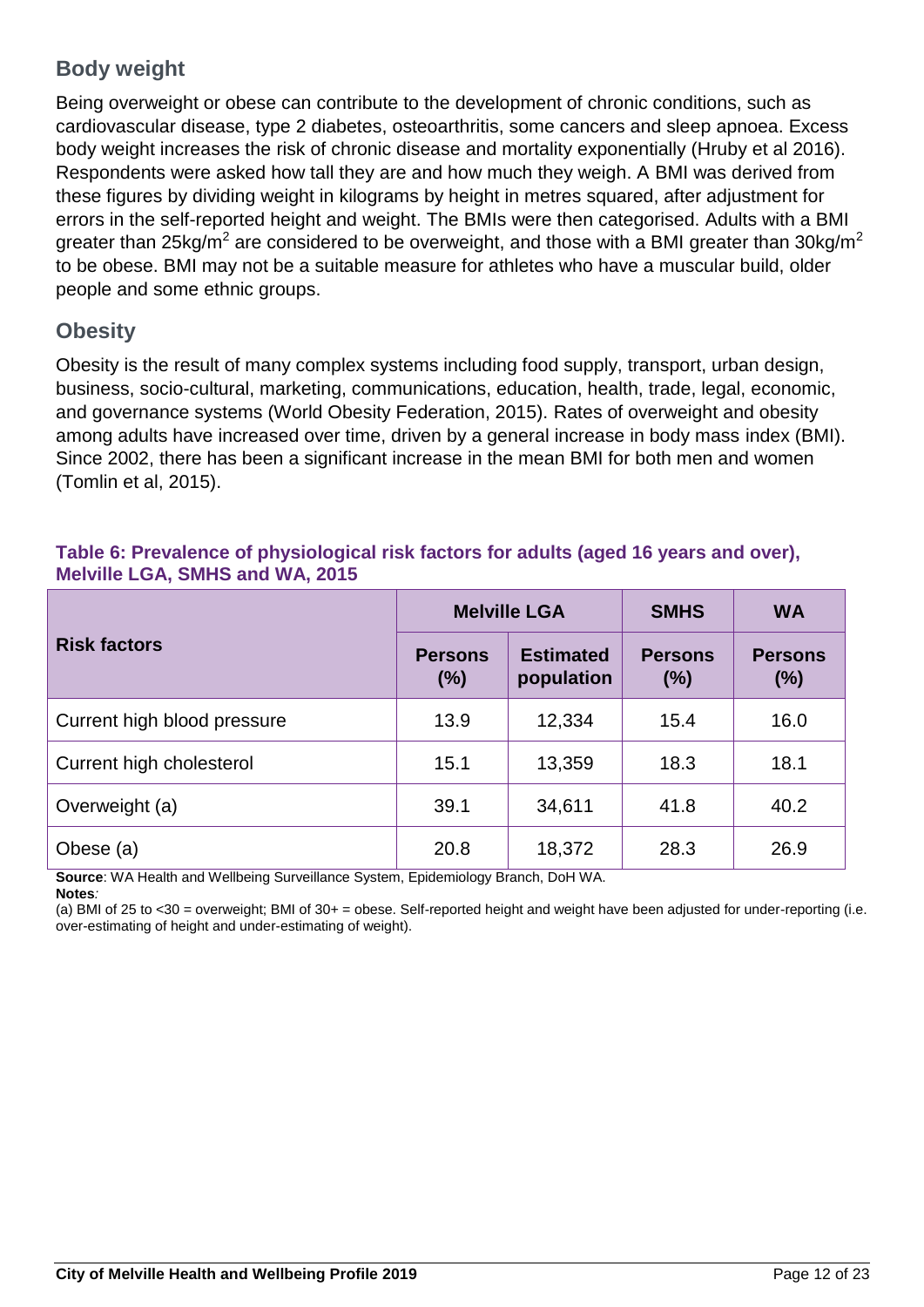# <span id="page-12-0"></span>Health conditions

Chronic diseases, also known as non-communicable diseases, are broadly defined as health conditions that usually have a number of contributing factors, develop gradually, and have longlasting effects. Some diseases may lead to many years of disability and require long-term management, while others can cause premature death. They include diseases such as cardiovascular disease, type 2 diabetes, respiratory diseases, musculoskeletal conditions (including back problems, arthritis and osteoporosis), mental and substance use disorders, some cancers, and oral diseases.

Chronic health conditions are a major concern because they can have a significant impact on a person's life, particularly because of the ageing population. They have a profound impact on an individual's health and wellbeing and place an enormous burden on families, carers and the healthcare system. These conditions develop over a long period of time and can often be modified by changes in lifestyle.

### <span id="page-12-1"></span>**Diabetes mellitus**

Diabetes is a condition where the body is unable to maintain normal blood glucose levels and contributes significantly to ill health, disability and premature death in Australia (AIHW, 2015).

### <span id="page-12-2"></span>**Cardiovascular disease**

Cardiovascular disease (CVD) is the term used for group of conditions that affect the heart and blood vessels. CVD includes heart, stroke and vascular diseases, coronary heart disease. Stroke and heart failure are the most common and serious types of cardiovascular diseases. Despite declining mortality and hospitalisation rates CVD are a leading underlying cause of death in Australia and remain a major health problem (AIHW, Welfare, 2018).

# <span id="page-12-3"></span>**Cancer (excluding skin cancer)**

Cancer is a diverse group of diseases in which some of the body's cells become defective and multiply out of control. These abnormal cells form tumours and invade and damage the tissues around them. They can also spread to other parts of the body and cause further damage. If the spread of tumours is not controlled they can result in death (AIHW, 2017).

### <span id="page-12-4"></span>**Asthma**

Asthma is a reversible narrowing of the airways in the lungs. Symptoms include wheezing, coughing, tightness of the chest, breathing difficulties and shortness of breath.

### <span id="page-12-5"></span>**Arthritis and musculoskeletal conditions**

Arthritis and osteoporosis are musculoskeletal conditions that can greatly reduce a person's quality of life. Arthritis causes inflammation of the joints, while osteoporosis is a disease where bone density and structural quality deteriorate, leading to an increased risk of fracture.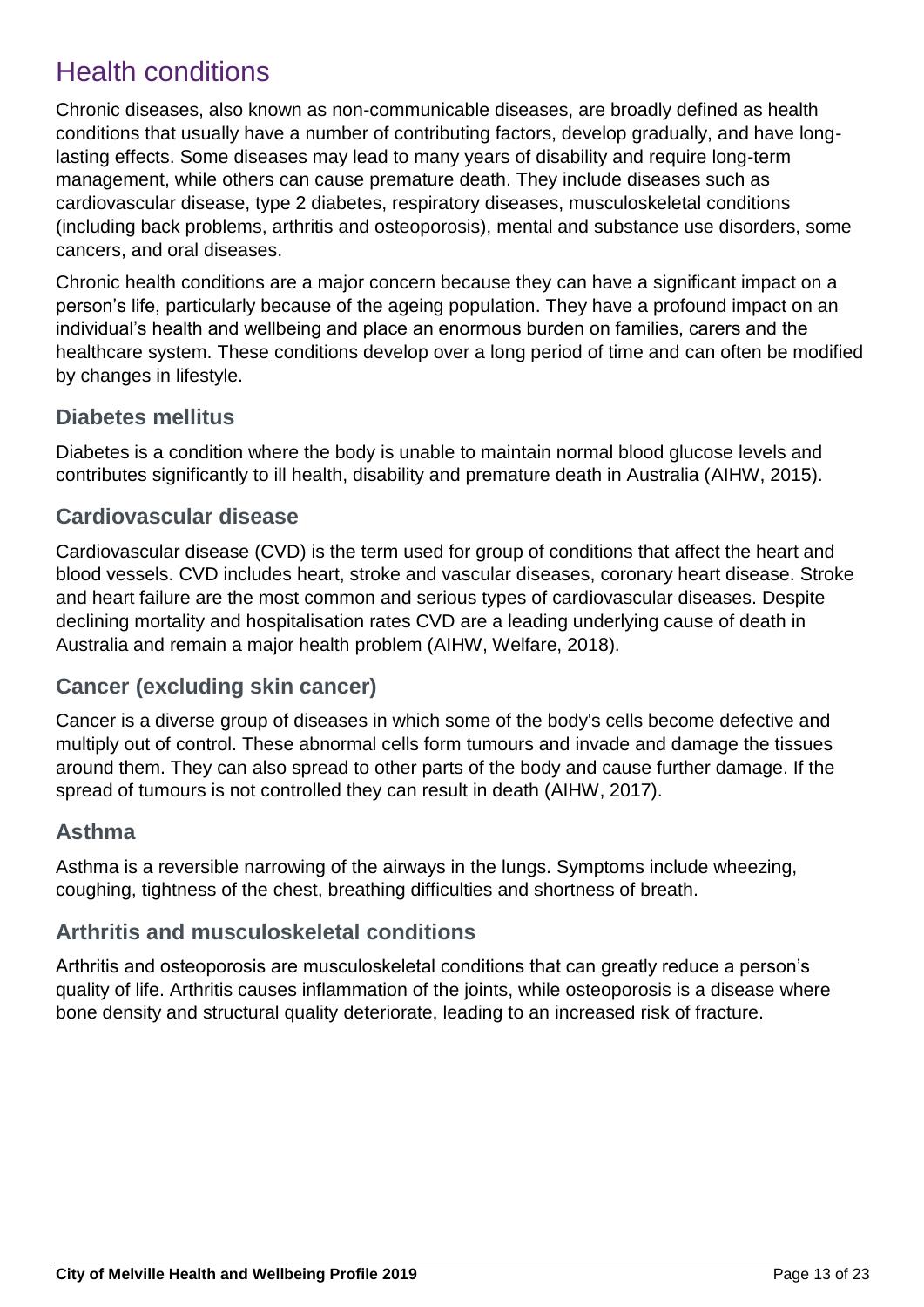# <span id="page-13-0"></span>**Injury**

An injury can be unintentional, for example a fall, or intentional, for example inter personal violence. Injuries generally occur as the direct result of a specific incident or event.

Example of injuries can include:

- falls
- violence
- suicide and self-harm
- road trauma
- poisoning
- burns
- drowning.

Injury is a significant public health concern and a major burden on the health care system, through disability and premature death.

#### **Table 7: Prevalence of self-reported doctor-diagnosed conditions for persons aged 16 years and over, Melville (C) LGA and WA State, 2013 – 2015**

| <b>Condition</b>                    | <b>Melville LGA</b>                  |                                | <b>WA</b>                            |
|-------------------------------------|--------------------------------------|--------------------------------|--------------------------------------|
|                                     | <b>Prevalence</b><br><b>Estimate</b> | <b>Estimated</b><br>population | <b>Prevalence</b><br><b>Estimate</b> |
| <b>Diabetes</b>                     | 6.6                                  | 5,834                          | 5.9                                  |
| Heart disease                       | 6.4                                  | 5,670                          | 5.7                                  |
| Cancer (excluding skin cancer)      | 5.6                                  | 4,961                          | 5.5                                  |
| Current asthma                      | $7.0*$                               | 6,176                          | 8.3                                  |
| <b>Stroke</b>                       | 1.5                                  | 1,364                          | 1.6                                  |
| <b>Arthritis</b>                    | 17.7                                 | 15,674                         | 19.1                                 |
| Osteoporosis                        | 5.7                                  | 5,084                          | 4.7                                  |
| Injury (a)                          | 20.4                                 | 18,032                         | 22.9                                 |
| Current mental health condition (b) | 10.4                                 | 9,184                          | 14.3                                 |
| Current respiratory problem (c)     | 2.5                                  | 2,206                          | 2.0                                  |

**Source**: WA Health and Wellbeing Surveillance System, Epidemiology Branch, DoH WA. **Notes**:

\* Prevalence estimate has a relative standard error between 25 per cent and 50 per cent and should be used with caution.

(a) Injury in the last 12 months requiring treatment from a health professional.

(b) Diagnosed with depression, anxiety, stress-related or other mental health condition in the past 12 months by a doctor.

(c) Respiratory problem other than asthma that has lasted 6 months or more, e.g. bronchitis, emphysema, or chronic lung disease.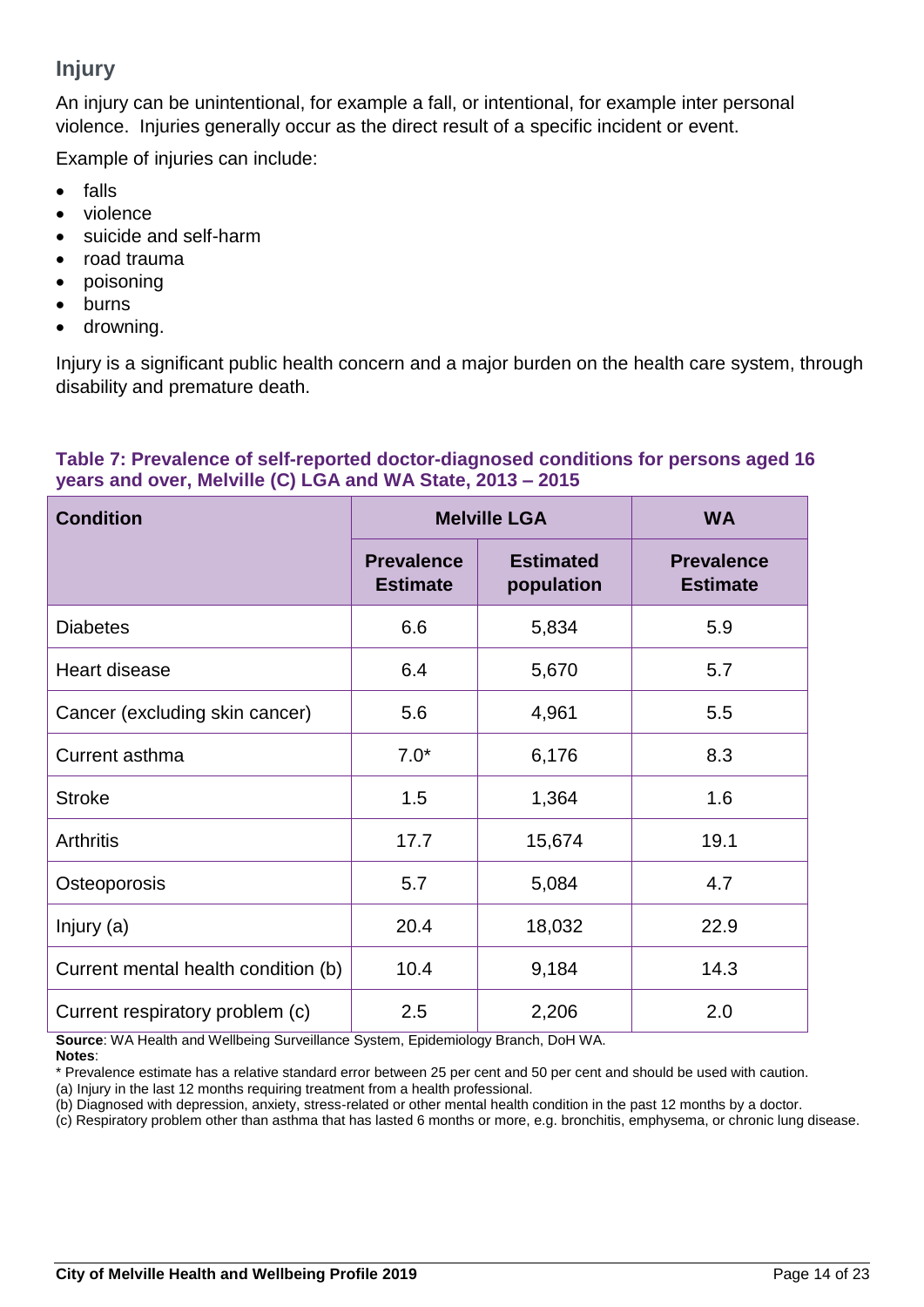# <span id="page-14-0"></span>**Mental health**

Mental health conditions include short-term conditions, such as depression and anxiety, and longterm conditions, such as chronic depression and schizophrenia. Mental health problems are associated with higher rates of death, poorer physical health and increased exposure to health risk factors.

Mental health involves the capacity to interact with people and the environment and refers to the ability to negotiate the social interactions and challenges of life without experiencing undue emotional or behavioural incapacity. Mental health is also referred to as psychosocial health, as it involves aspects of both social and psychological behaviour.

#### **Table 8: Prevalence of psychosocial risk factors for adults (aged 16 years and over), Melville (C) LGA and WA State, 2015 – 2016**

|                                       | <b>Melville LGA</b>   | <b>WA</b>                      |                       |  |
|---------------------------------------|-----------------------|--------------------------------|-----------------------|--|
| <b>Risk factors</b>                   | <b>Persons</b><br>(%) | <b>Estimated</b><br>population | <b>Persons</b><br>(%) |  |
| High/very high psychological distress | $6.5*$                | 5723                           | 9.3                   |  |
| Current Mental health problem (b)     | 11.4                  | 9980                           | 14.6                  |  |
| Stress related problem (c)            | 8.1                   | 7090                           | 9.6                   |  |
| Anxiety (c)                           | 6.4                   | 5581                           | 9.0                   |  |
| Depression (c)                        | 4.4                   | 3899                           | 8.3                   |  |

**Source**: Epidemiology Branch, 2018, Melville (C) LGA Health Profile, 2015-2016, HWSS, WA Department of Health: Perth. **Notes***:*

\* Prevalence estimate has a relative standard error between 25 per cent and 50 per cent and should be used with caution. (a) Often or always feels a lack of control over life in general.

(b) Diagnosed by a doctor with a stress related problem, depression, anxiety or any other mental health problem in the last 12 months.

(c) Diagnosed by a doctor in the last 12 months.

### <span id="page-14-1"></span>**Psychological distress**

Psychological distress may be determined in ways other than having been diagnosed or treated for a mental health condition. The Kessler 10 (K10) is a standardised instrument that measures psychological distress by asking ten questions about levels of anxiety and depressive symptoms experienced in the past four weeks. Each item on the K10 is scored and then summed, resulting in a range of possible scores from 10 to 50. These are then categorised into low, moderate, high and very high levels of psychological distress. Low level psychological distress is regarded as not requiring any intervention, moderate and high levels require self-help, and high and very high levels require professional help.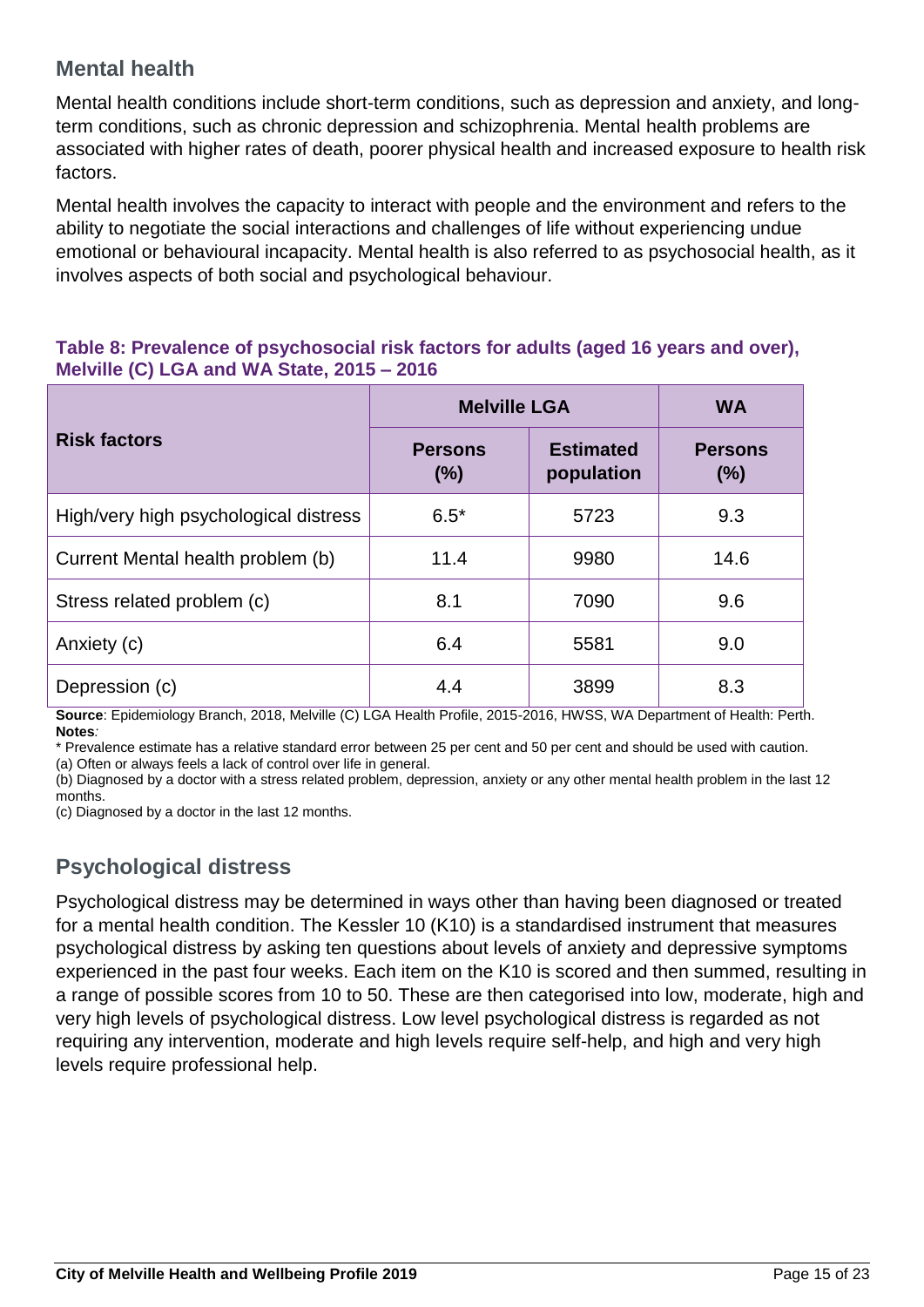# <span id="page-15-0"></span>**Feelings of lack of control**

Perceptions of control relate to an individual's belief as to whether outcomes are determined by external events outside their control or by their own actions. Feelings of lack of control have been found to have adverse effects on health and to increase the risk of mortality.

| <b>SMHS</b><br><b>WA</b><br>Melville I GA                                                 |  |  |  |  |  |  |  |
|-------------------------------------------------------------------------------------------|--|--|--|--|--|--|--|
| 16 years and over), Melville (C) LGA, SMHS and WA State, 2015                             |  |  |  |  |  |  |  |
| Table 5. Frevalence of inestyle and psychosocial behaviours/risk factors for adults (aged |  |  |  |  |  |  |  |

| Table 9: Prevalence of lifestyle and psychosocial behaviours/risk factors for adults (aged |
|--------------------------------------------------------------------------------------------|
| 16 years and over), Melville (C) LGA, SMHS and WA State, 2015                              |

|                                          | <b>Melville LGA</b>   |                                | <b>SMHS</b>           | <b>WA</b>             |
|------------------------------------------|-----------------------|--------------------------------|-----------------------|-----------------------|
| <b>Risk factors</b>                      | <b>Persons</b><br>(%) | <b>Estimated</b><br>population | <b>Persons</b><br>(%) | <b>Persons</b><br>(%) |
| Lack of control over life in general (a) | $9.4*$                | 8,325                          | 5.5                   | 7.2                   |

**Source**: WA Health and Wellbeing Surveillance System, Epidemiology Branch, DoH WA.

**Notes**:

\* Prevalence estimate has a relative standard error between 25 per cent and 50 per cent and should be used with caution. (a) Often or always feels a lack of control over life in general.

# <span id="page-15-1"></span>Communicable diseases

# <span id="page-15-2"></span>Notifiable diseases

Under the Western Australian Health Act of 1911 and following the recent enactment of the Public Health Act 2016 (Part 9), any medical practitioner or nurse practitioner attending a patient who is known, or suspected, to have a notifiable disease has a legal obligation to report it to the WA Department of Health (DoH). In addition, laboratory notification is mandatory for all notifiable diseases.

Notifiable diseases are entered into the **Western Australian Notifiable Infectious Diseases Database (WANIDD)** and cross-checked for duplication. Some diseases, including suspected meningococcal disease and measles, require the practitioner to notify the DoH urgently by telephone and these are marked on the notification form.

Communicable disease notifications are used to inform public health interventions and enhance the prevention and control of these diseases. The data for notifiable diseases are shown in Table 11.

#### **Table 11: Notifiable diseases, Melville (C) LGA compared to metro and WA State (per 100,000 persons\*), 2011 – 2015**

|                              | <b>Melville, LGA</b> | <b>Metro</b> | <b>WA State</b> |
|------------------------------|----------------------|--------------|-----------------|
| Enteric disease              | 171.9                | 167.9        | 176.9           |
| Vector borne diseases        | 60.6                 | 76.6         | 87.8            |
| STI's                        | 389.0                | 482.5        | 541.6           |
| Vaccine preventable diseases | 392.8                | 386.3        | 397.2           |

**Source**: WA Notifiable Infectious Diseases Database, Public Health Division, Western Australian Department of Health. **Note:** \* These rates have been age standardised to the Australian 2001 standard population.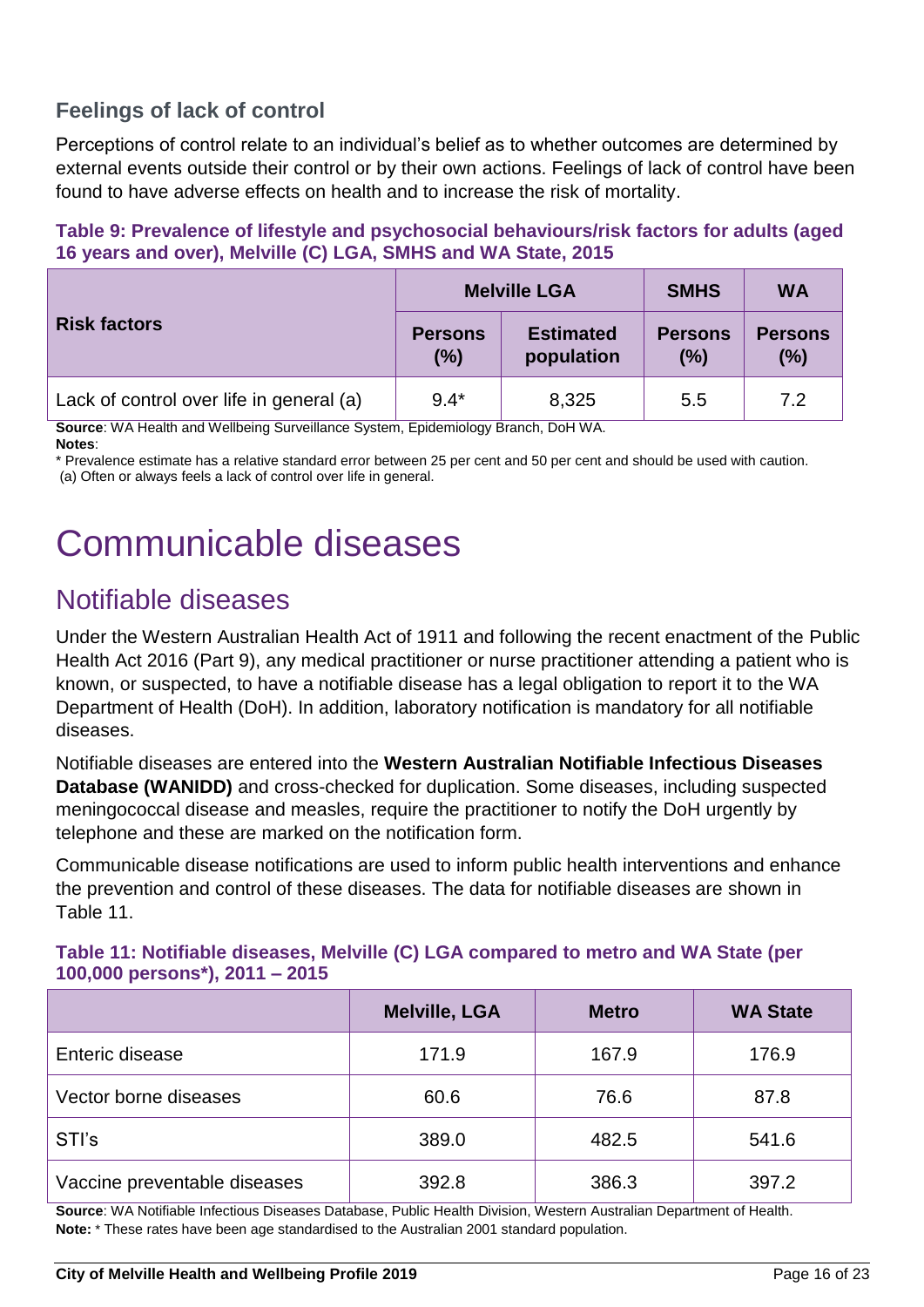# <span id="page-16-0"></span>**Hospitalisations**

# <span id="page-16-1"></span>Potentially preventable hospitalisations

Potentially preventable hospitalisations (also known as ambulatory care sensitive conditions) are admissions to hospital for a condition where the hospitalisation could have been prevented. The provision of appropriate individualised preventative health interventions and early disease management usually delivered in primary care and community-based care settings (including by general practitioners, medical specialists, dentists, nurses and allied health professionals) can prevent any unnecessary hospitalisations.

Generally, the main causes for admission to hospital differ from those of death. The data for the top 10 potentially preventable hospitalisations and rates for Melville are shown in Table 12.

#### **Table 12: Top 10 potentially preventable hospitalisations and rates for Melville (C) LGA residents by condition, 2011 – 2015**

| <b>Condition</b>                                   | <b>Number of</b><br>persons | Percentage (%)<br>of all cases |
|----------------------------------------------------|-----------------------------|--------------------------------|
| Dental conditions                                  | 2,314                       | 20.2                           |
| Urinary tract infections, including pyelonephritis | 1,573                       | 13.8                           |
| Congestive cardiac failure                         | 1,091                       | 9.5                            |
| Angina                                             | 784                         | 6.9                            |
| Iron deficiency anaemia                            | 759                         | 6.6                            |
| <b>Cellulitis</b>                                  | 753                         | 6.6                            |
| Diabetes complications                             | 730                         | 6.4                            |
| Chronic obstructive pulmonary disease              | 678                         | 5.9                            |
| <b>ENT</b> infections                              | 653                         | 5.7                            |
| Convulsions and epilepsy                           | 587                         | 5.1                            |

**Source**: Epidemiology Branch, Public Health Division, Department of Health WA in collaboration with the Cooperative Research Centre for Spatial Information (CRCSI). Generated using data from the Hospital Morbidity Data System, Purchasing and System Performance Division, Western Australian Department of Health.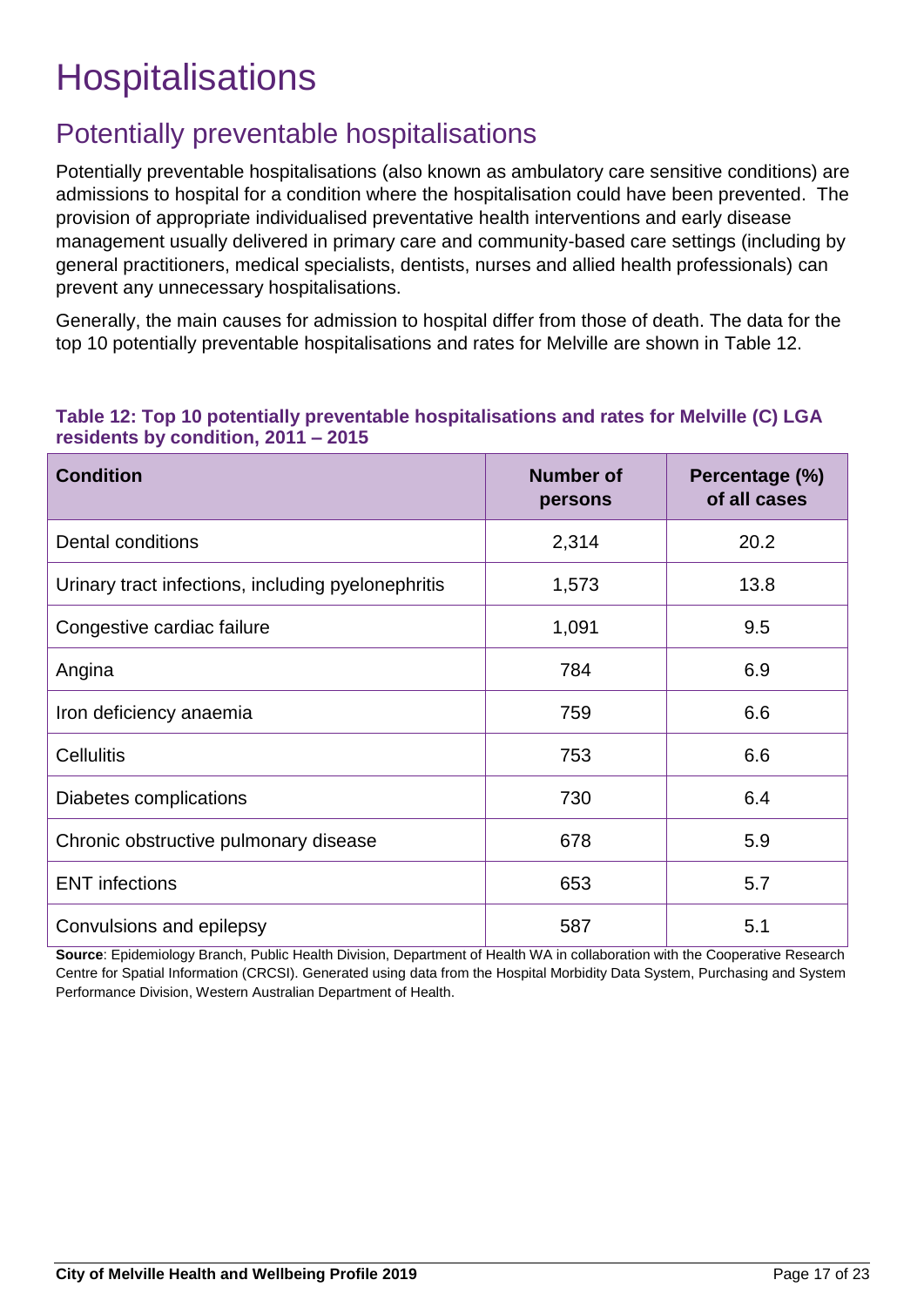# <span id="page-17-0"></span>**Alcohol and other drug related deaths and hospitalisations**

Alcohol, drug related deaths and hospitalisations are estimated based on the proportion of cases for a particular condition that could be prevented if consumption of alcohol and other drugs was eliminated from the population. Epidemiological modelling is used to derive the proportion, so rather than actual counts of deaths or hospitalisations, estimates are reported. The data for the top 10 hospitalisations due to injury and poisoning per injury category are shown in Table 13.

### **Table 13: Top 10 hospitalisations due to injury and poisoning per injury category for Melville (C) LGA, 2012 – 2016**

| Injury category                                     | <b>Total number</b> |
|-----------------------------------------------------|---------------------|
| Accidental falls                                    | 4,783               |
| Abnormal reaction following a procedure             | 2,459               |
| Exposure to mechanical forces                       | 1,357               |
| Other external causes of accidental injury          | 1,791               |
| <b>Transport accidents</b>                          | 887                 |
| Intentional self-harm                               | 472                 |
| Assault and other injury caused by other person (s) | 243                 |
| Accidental poisoning                                | 228                 |
| Adverse effects due to drugs and other substances   | 180                 |
| Exposure to smoke, fire, flames, hot substances     | 92                  |

**Source:** Epidemiology Branch, Public Health Division, Department of Health WA in collaboration with the Cooperative Research Centre for Spatial Information (CRCSI). Generated using data from the Hospital Morbidity Data System, Purchasing and System Performance Division, Western Australian Department of Health.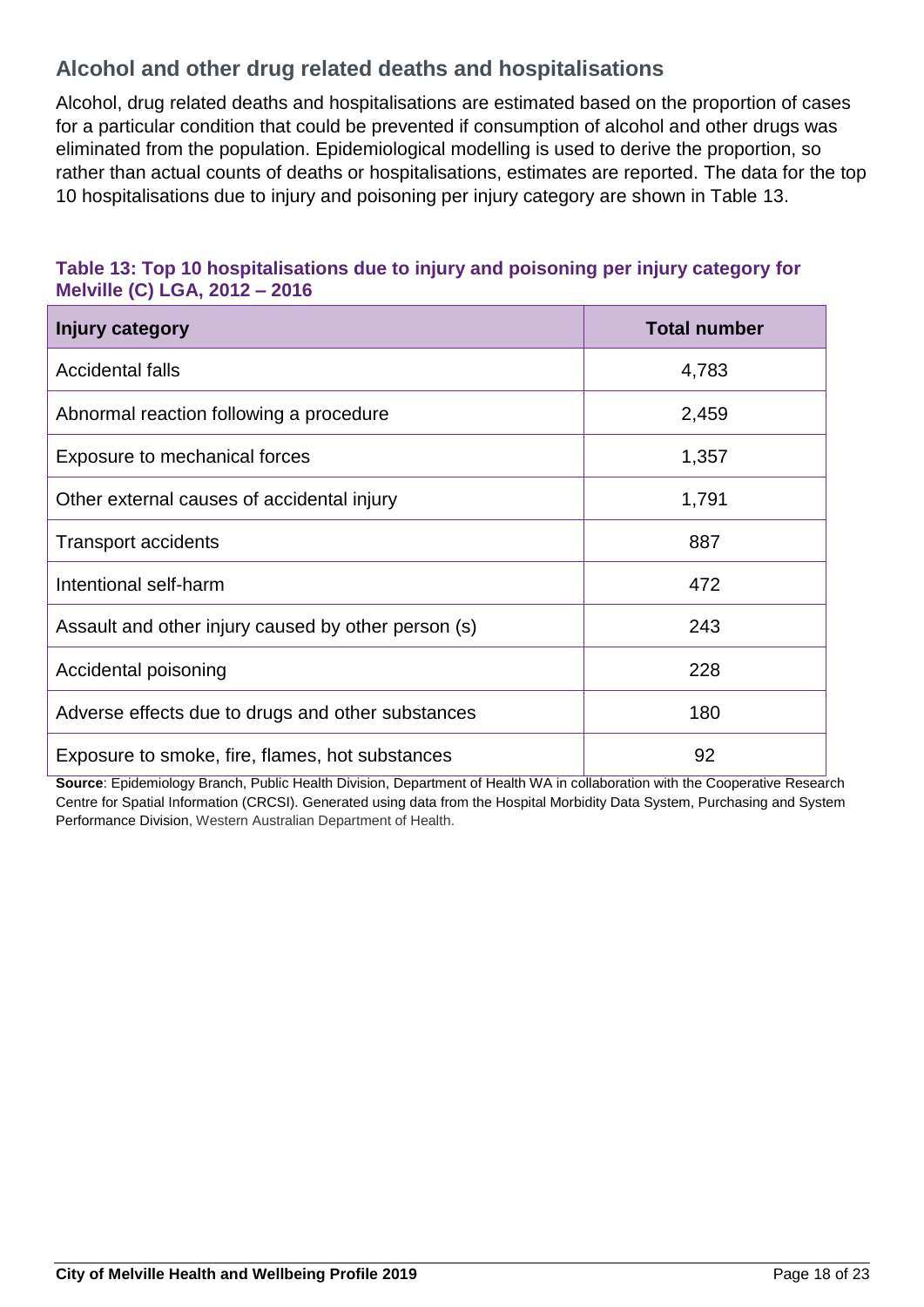# <span id="page-18-0"></span>**Deaths**

Avoidable mortality is defined as deaths before the age of 75 years from conditions which are potentially avoidable given the present health system, available knowledge about social and economic policy impacts, and health behaviours. The data for the top 10 avoidable deaths for Melville by condition are shown in Table 14.

| Table 14: Top 10 Total avoidable deaths for Melville (C) LGA residents by condition, 2011- |  |
|--------------------------------------------------------------------------------------------|--|
| 2015                                                                                       |  |

| <b>Condition</b>                                              | <b>Number of</b><br>persons | Percentage (%)<br>of all cases |
|---------------------------------------------------------------|-----------------------------|--------------------------------|
| Ischaemic heart disease                                       | 63                          | 15.9                           |
| Suicide and self-inflicted injuries                           | 52                          | 13.1                           |
| <b>Breast cancer</b>                                          | 41                          | 10.3                           |
| Colorectal cancer                                             | 33                          | 8.3                            |
| Cerebrovascular diseases                                      | 32                          | 8.1                            |
| Skin cancer                                                   | 26                          | 6.5                            |
| Accidental poisoning by and exposure to<br>noxious substances | 24                          | 6.0                            |
| Chronic Obstructive Pulmonary Disease (COPD)                  | 18                          | 4.5                            |
| Prostate cancer                                               | 17                          | 4.3                            |
| <b>Diabetes</b>                                               | 13                          | 3.3                            |

**Source**: Epidemiology Branch, Public Health Division, Department of Health WA in collaboration with the Cooperative Research Centre for Spatial Information (CRCSI). Generated using data from the Death Registrations, Registry of Births, Deaths and Marriages; Cause of Death, Australian Bureau of Statistics.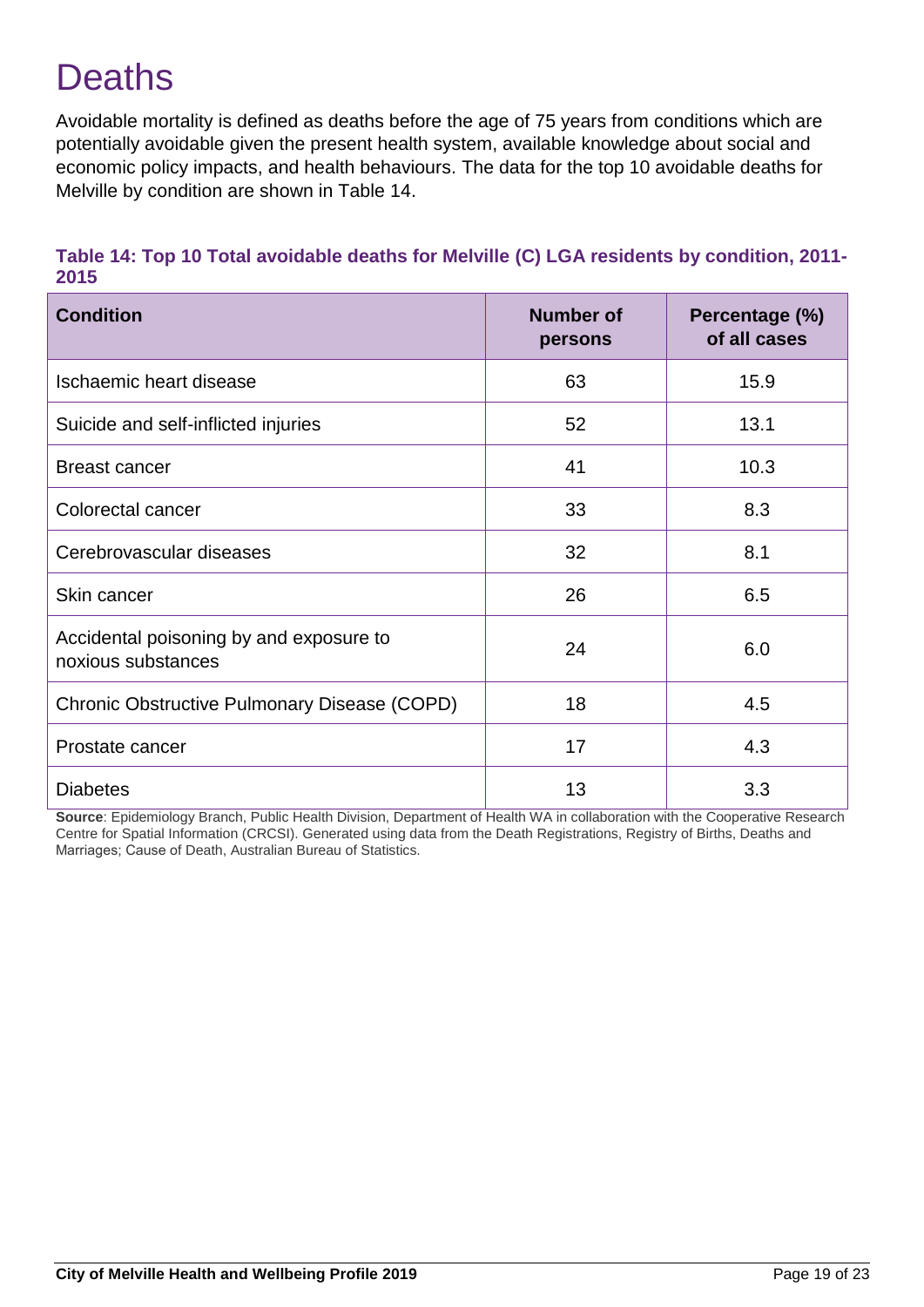# <span id="page-19-0"></span>**Conclusion**

The increasing prevalence of preventable chronic health conditions due to lifestyle, physiological and psychosocial risk factors, outlined in this profile present challenges for all tiers of government.

The focus on the prevention of health conditions is expected to continue and will target risk factors such as physical inactivity, unhealthy eating, harmful alcohol use, injury and smoking as well as the promotion of psychological wellbeing.

This profile informs local government, the public, partners and other stakeholders about the health and wellbeing of the general population and different groups within the community. It is important to consider the entire community and pay particular attention to those who might be more vulnerable to poor health and wellbeing.

The information gathered in this health and wellbeing profile provides the evidence to support local government to develop local public health plans to protect and promote health.

In developing a local public health plan, this profile provides support to:

- identifying specific health concerns
- clarifying built, social, economic and natural barriers to health and wellbeing
- focusing attention on health priorities
- Identifying high risk groups and unmet needs
- establishing the resources available to the community
- responding to priority health needs
- stimulating the 'buy-in' of the community and other stakeholders.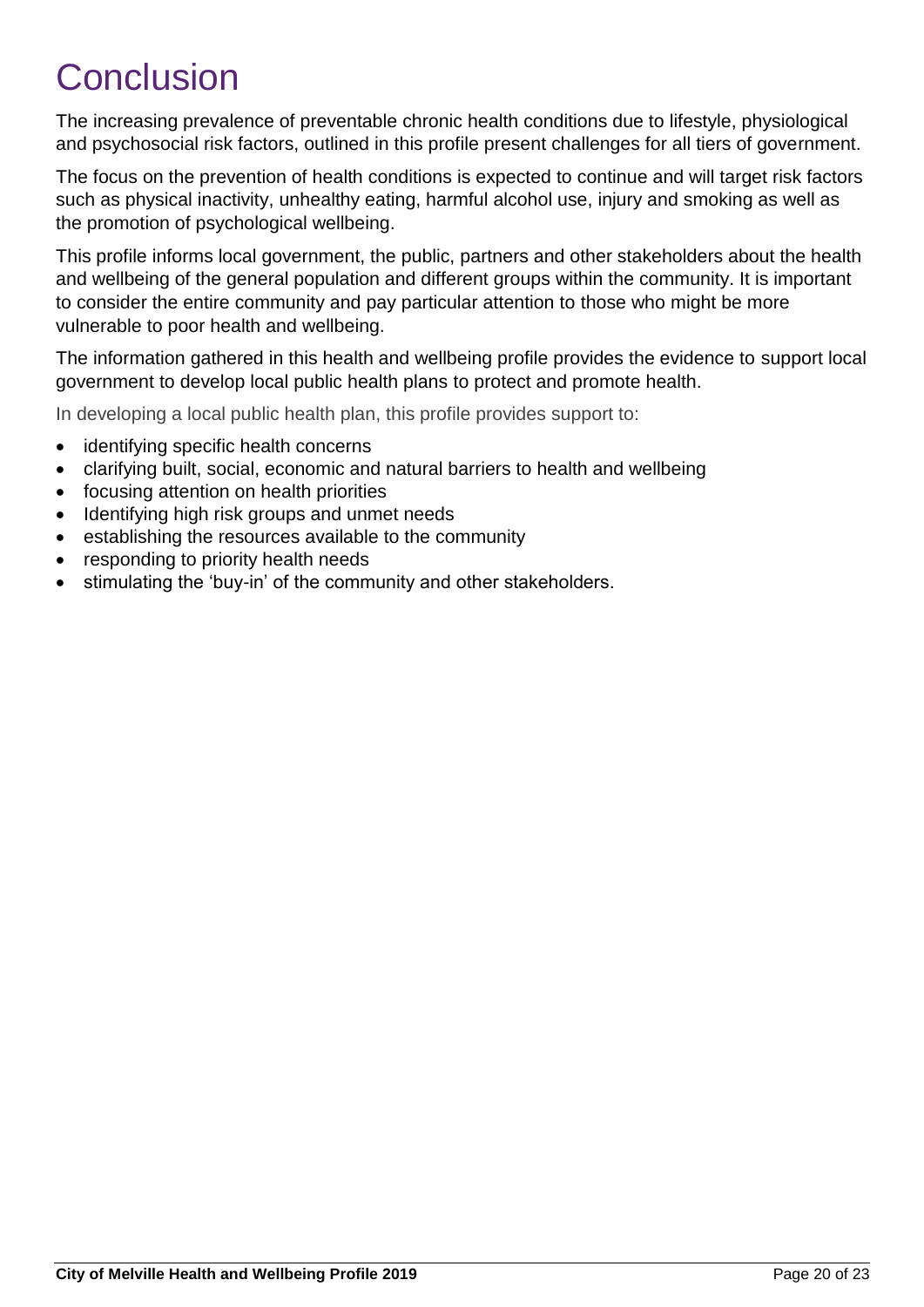# <span id="page-20-0"></span>References

Australian Bureau of Statistics (2016). Health and socio-economic disadvantage of area. In *[Australian Social Trends 1999](http://www.ausstats.abs.gov.au/Ausstats/subscriber.nsf/0/CA25687100069892CA25688800285CA6/$File/41020_1999.pdf)*. Cat. no. 4102.0. Canberra: ABS.

Australian Bureau of Statistics (2016) *SEIFA-Technical Paper 2016.* Cat No. 2039.0.55.001. Canberra: ABS

Australian Institute of Health and Welfare (AIHW) 2016. *Australia's health 2016*. Australia's health series no. 15. Cat. no. AUS 199. Canberra: AIHW.

Australian Institute of Health and Welfare (AIHW) (2015). *Diabetes mellitus*. Canberra: AIHW. Accessed 17 September 2018. Available from: [http://www.aihw.gov.au/diabetes/.](http://www.aihw.gov.au/diabetes/)

Australian Institute of Health and Welfare (AIHW) (2011). *Cardiovascular disease: Australian facts 2011*. Cat. no. CVD 53. Canberra: AIHW. Accessed 17 September 2018. Available from: <http://www.aihw.gov.au/publication-detail/?id=10737418510>

Australian Institute of Health and Welfare (AIHW) 2017. Cancer in Australia 2017. Cancer series no.101. Cat. no. CAN 100. Canberra: AIHW.

Chronic Disease Prevention Directorate (2017). Western Australian Health Promotion Strategic Framework 2017–2021. Perth: Department of Health, Western Australia; 2017..

Epidemiology Branch, 2018, Melville (C) LGA Health Profile, 2015-2016, HWSS, WA Department of Health: Perth.

Hruby, A., Manson, J. E., Qi, L., Malik, V. S., Rimm, E. B., Sun, Q., … Hu, F. B. (2016). Determinants and Consequences of Obesity. *American Journal of Public Health*, *106*(9), 1656– 1662.<http://doi.org/10.2105/AJPH.2016.303326>

Institute of Medicine (US) Committee on Health and Behavior: Research, Practice, and Policy. Health and Behavior: The Interplay of Biological, Behavioral, and Societal Influences. Washington (DC): National Academies Press (US); 2001. Available from: https://www.ncbi.nlm.nih.gov/books/NBK43743/ doi: 10.17226/9838

Middleton, K. R., Anton, S. D., and Perri, M. G. (2013). Long-Term Adherence to Health Behavior Change. *American Journal of Lifestyle Medicine*, *7*(6), 395–404. <http://doi.org/10.1177/1559827613488867>

National Health and Medical Research Council (NHMRC) Australian Guidelines to Reduce Health Risks from Drinking Alcohol. Canberra: National Health and Medical Research Council; 2009

Petticrew M, Whitehead M, Graham H, Macintyre S, Egan M: Evidence for public health policy on inequalities: 1: The reality according to policymakers. J Epidemiol Community Health. 2004, 58: 811-816. 10.1136/jech.2003.015289.

Merema M, Radomiljac A. 2018. Health and Wellbeing of Adults in Western Australia 2017, Overview and Trends. Department of Health, Western Australia.

Tomlin S, Joyce S, Radomiljac A. Health and wellbeing of adults in Western Australia 2015, overview and trends. Perth: Department of Health, Western Australia, 2016. Available from: ww2.health.wa.gov.au/~/

media/Files/Corporate/Reports%20and%20publications/Population%20surveys/Health-and-Wellbeing-of- Adults-in-Western-Australia-2015-Overview-and-Trends.ashx

World Obesity Federation. Lancet Commission on Obesity. London: Lancet; 2015; Available from: [www.worldobesity.org/what-we-do/lancetcommission/lancet-background/](http://www.worldobesity.org/what-we-do/lancetcommission/lancet-background/)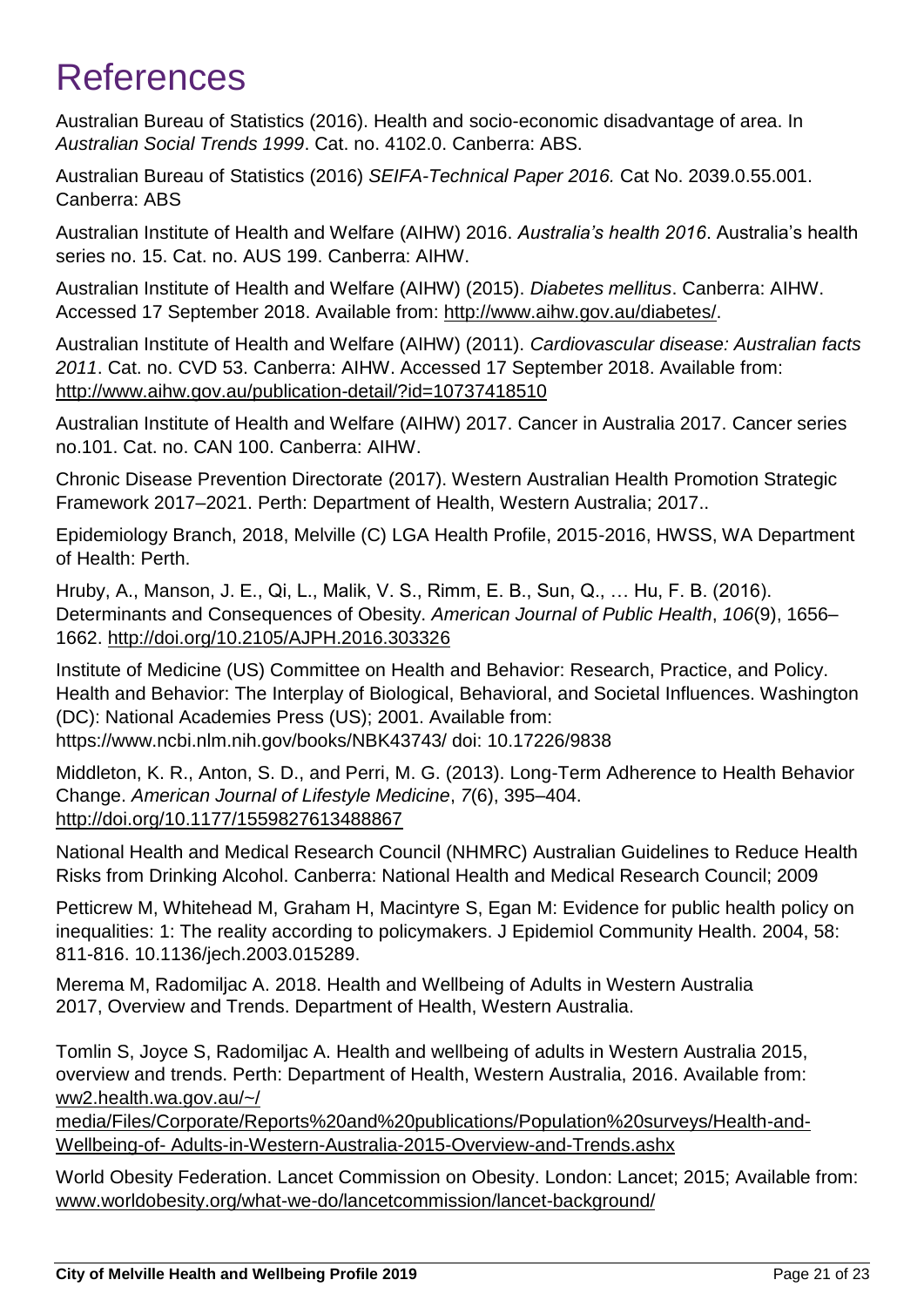Health status report on Alcohol and drug disorders hospitalisations for the Melville (C) LGA. Epidemiology Branch, Public Health Division, Department of Health WA in collaboration with the Cooperative Research Centre for Spatial Information (CRCSI).

Generated using data from the Hospital Morbidity Data System, Purchasing and System Performance Division, Western Australian Department of Health. Accessed Wednesday, 6 June 2018 by Le Jian (Epidemiology).

Summary of population characteristics and the health and wellbeing of residents of the Melville (C) LGA. Epidemiology Branch, Public Health Division, Department of Health WA in collaboration with the Cooperative Research Centre for Spatial Information (CRCSI). Accessed Tuesday, 5 June 2018 by Le Jian (Epidemiology).

Top fifteen causes of hospitalisations by external cause for Melville (C) LGA residents. Epidemiology Branch, Public Health Division, Department of Health WA in collaboration with the Cooperative Research Centre for Spatial Information (CRCSI).

Generated using data from the Hospital Morbidity Data System, Purchasing and System Performance Division, Western Australian Department of Health. Accessed Tuesday, 5 June 2018 by Le Jian (Epidemiology).

Top fifteen causes of hospitalisations by principal diagnosis for Melville (C) LGA residents. Epidemiology Branch, Public Health Division, Department of Health WA in collaboration with the Cooperative Research Centre for Spatial Information (CRCSI).

Generated using data from the Hospital Morbidity Data System, Purchasing and System Performance Division, Western Australian Department of Health. Accessed Tuesday, 5 June 2018 by Le Jian (Epidemiology).

Top fifteen causes of avoidable death for Melville (C) LGA residents. Epidemiology Branch, Public Health Division, Department of Health WA in collaboration with the Cooperative Research Centre for Spatial Information (CRCSI).

Generated using data from the Death Registrations, Registry of Births, Deaths and Marriages; Cause of Death, Australian Bureau of Statistics. Accessed Wednesday, 6 June 2018 by Le Jian (Epidemiology).

Top fifteen causes of death for Melville (C) LGA residents. Epidemiology Branch, Public Health Division, Department of Health WA in collaboration with the Cooperative Research Centre for Spatial Information (CRCSI).

Generated using data from the Death Registrations, Registry of Births, Deaths and Marriages; Cause of Death, Australian Bureau of Statistics. Accessed Wednesday, 6 June 2018 by Le Jian (Epidemiology).